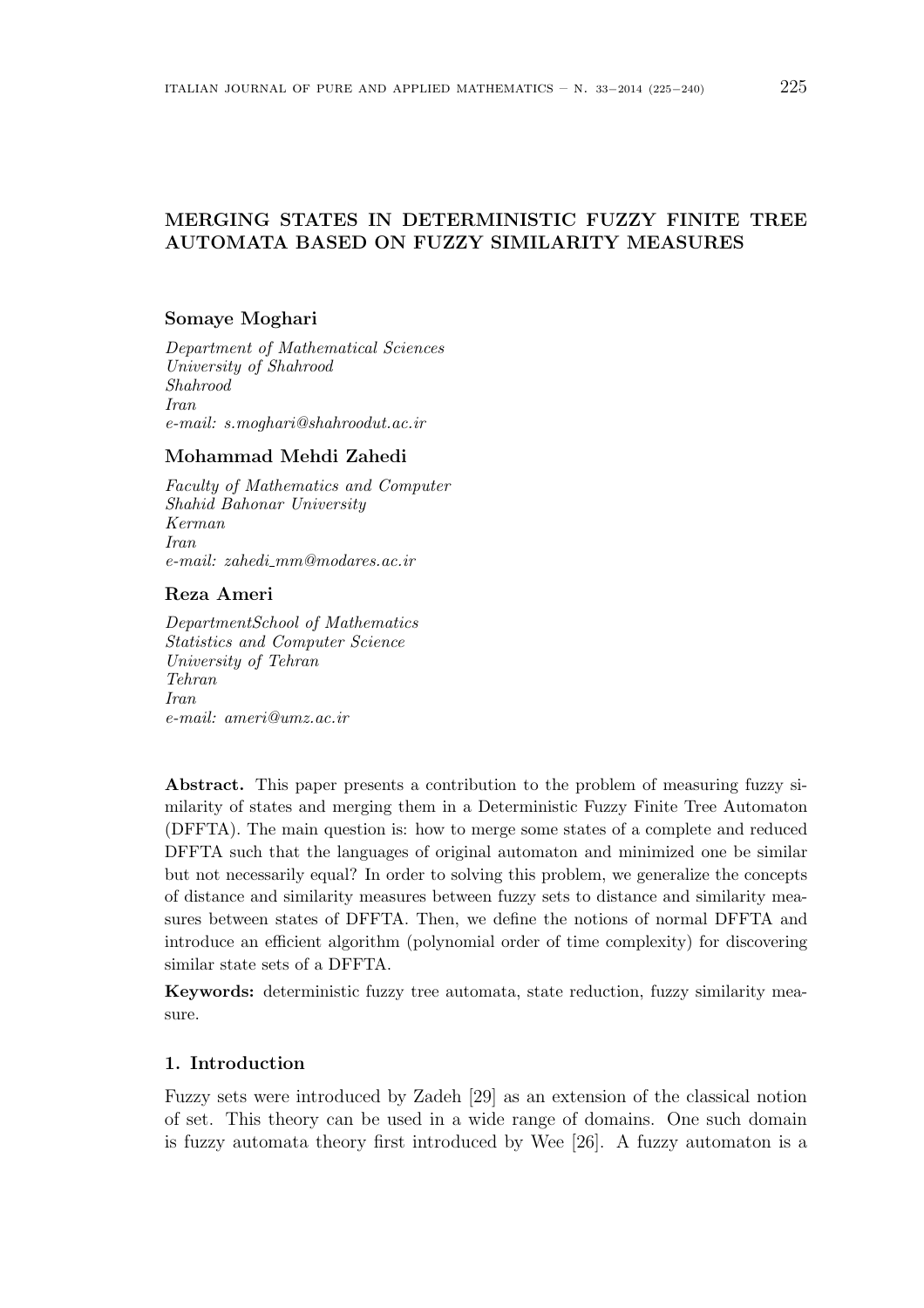device which accepts a fuzzy set of words called fuzzy language. Automata have a long history both in theory and application  $[3]$ ,  $[2]$ ,  $[20]$ ,  $[19]$ ,  $[9]$ ,  $[1]$ .

Finite Tree Automata (FTA) was introduced by Doner [7], [8] and Thatcher and Wright [24], [23]. Their goal was to prove the decidability of the weak second order theory of multiple successors. An FTA accepts a set of trees called recognizable tree language [5]. Trees appears in mathematics, computer science and other areas as formal terms, algebraic expressions, parse and derivation trees, computation trees, and generally as representations of hierarchically organized structures. A fuzzy set of trees, called recognizable fuzzy tree language if can be accepted by some Fuzzy FTA (FFTA) [18], [4], [10], [19]. The membership grade of each tree in language of FFTA is known as behavior of automaton. When the membership grade of trees takes values in a lattice (rather than in the unit interval of real numbers), the language called L-fuzzy tree language [12], [14], [13].

From a practical perspective, it is important that the considered automata are as small as possible (minimal). As well, some decision problems such as equivalence and intersection non-emptiness are closely related to minimization problem [5]. Current studies on minimizing DFFTA and deterministic weighted tree automata, focus on the two main strategies; language preserving minimization  $[12]$ ,  $[17]$ ,  $[15]$ ,  $[16]$ ,  $[20]$  and behavior preserving minimization  $[17]$ .

Similarity plays an essential role in taxonomy, recognition, case based reasoning and many other fields [27], [25], [11]. We use the concept of similarity or approximate equality [22], [28] modeled on classes of fuzzy sets to define similarity between some states of DFFTA. We use this idea for similarity based merging states (state reduction) of DFFTA. We show how to find set of states similar to a given state and prove that merging a set of states which are pair wise similar, makes a DFFTA which its language is similar to original DFFTA.

In addition, we introduce the problem of similarity based state merging in DFFTA and show that this problem is not partitioning states by an equivalence relation, and it is different from language preserving and behavior preserving minimizing DFFTA.

This paper is organized as follows. Section 2 presents some mathematical preliminaries about L-Fuzzy sets and fuzzy finite tree automata. In Section 3, firstly, the concept of similarity and distance between L-fuzzy sets and its generalization to states of automata are presented. Then, we define the concept of normal DFFTA and introduce DFFTA normalizing algorithm. Also, we show how to find the set of similar states in a normal DFFTA.

#### 2. Preliminaries

#### 2.1. L-Fuzzy sets

We will present our results in the context of L-fuzzy sets, i.e., all the results presented below hold when membership takes values in a lattic. Basic concepts of the theory of ordered sets and lattices will be used as usual, see e.g.,  $[6]$ ,  $[21]$ . Given a set L we can equip it with an order relationship  $\leq$  and thus obtain a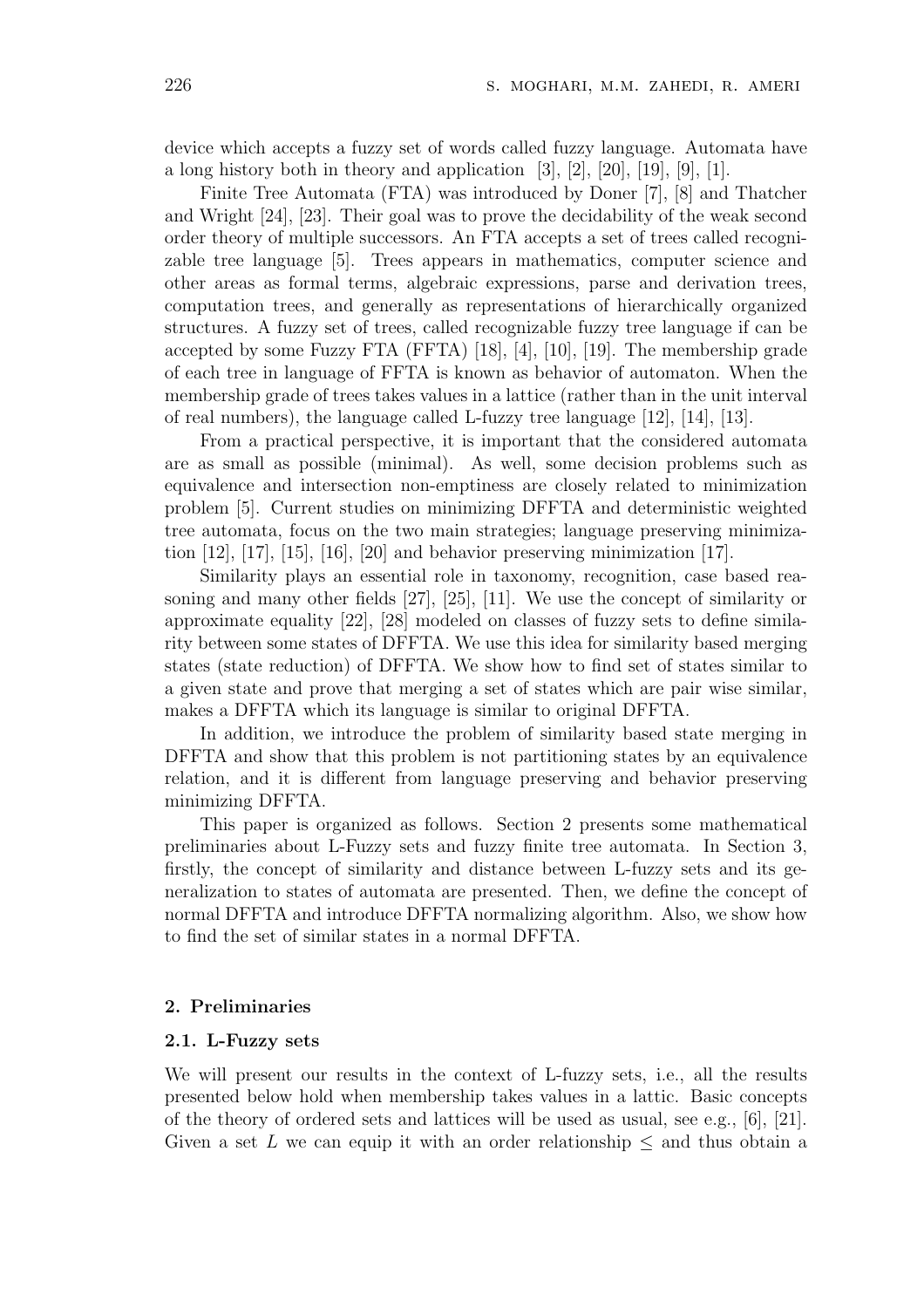partially order set  $(L, \leq)$ . If, for every pair  $x, y \in L$ , inf $(x, y)$  and sup $(x, y)$  exist, we say that  $(L, \leq)$  is a lattice. We denote  $\inf(x, y)$  by  $x \wedge y$  and  $\sup(x, y)$  by  $x \vee y$ ; then  $\wedge$ ,  $\vee$  are binary operations on L, and we say that  $\ell = (L, \leq, \wedge, \vee)$  is a lattice. Also, denote by 0 and 1 the minimum and maximum elements of lattice attice. Also, denote by 0 and 1 the minimum and maximum elements of lattice  $L$ , respectively. A lattice  $(L, \leq, \wedge, \vee)$  is complete if the least upper bound  $\bigvee S$ L, respectively. A lattice  $(L, \leq, \land, \lor)$  is complete if the least upper bound  $\sqrt{S}$  and the greatest lower bound  $\sqrt{S}$  exist for all  $S \subseteq L$ . A completely distributive lattice is a complete lattice in which arbitrary meets  $(\wedge)$  distribute over arbitrary joins (∨) and vice versa.

**Definition 1.** ([13],[21]) Given a nonempty set X and a lattice  $\ell = (L, \leq, \wedge, \vee),$ an L-fuzzy set is characterized by its membership function  $\mu_A : X \to L$ , and  $\mu_A(x)$ is interpreted as the grade of membership of element  $x$  in L-fuzzy set  $A$  for each  $x \in X$ . We denote by  $\mathcal{F}(X, \ell)$  the set of all L-fuzzy sets on universal set X with membership grades in L.

**Definition 2.** ([13],[21]) Let X be a nonempty set and  $\ell = (L, \leq, \wedge, \vee)$  be a lattice. For every  $A, B \in \mathcal{F}(X, \ell)$  we have  $A \subseteq B \Leftrightarrow \forall x \in X; \mu_A(x) \leq \mu_B(x)$ .

#### 2.2. Fuzzy finite tree automata

Our definitions in this section, are different from that in  $[4]$ ,  $[10]$ ,  $[17]$ ,  $[18]$ ,  $[20]$ only in some minor details.

The set of natural numbers is denoted by N, and the set of finite strings over  $\mathbb N$  is  $\mathbb N^*$ . The empty string is denoted by  $\varepsilon$ . A  $\Sigma - alphabet$  is a finite and nonempty set of symbols. A *ranked alphabet* is a couple  $(\Sigma, Arity : \Sigma \to \mathbb{N} \cup \{0\}),$ which is the disjoint union of sets of  $n - ary$  symbols  $\Sigma_n = {\{\sigma | Arity(\sigma) = n\}}$  for all  $n \geq 0$ . The set  $T_{\Sigma}(Q)$  of  $\Sigma - \text{trees}$  indexed by Q is inductively defined to be the smallest set such that  $Q \subseteq T_{\Sigma}(Q)$  and  $\sigma(t_1, \ldots, t_n) \subseteq T_{\Sigma}(Q)$  for every  $\sigma \in \Sigma_n$ and  $t_1, \ldots, t_n \in T_\Sigma(Q)$ . We write  $T_\Sigma$  for  $T_\Sigma(\phi)$ .

**Definition 3.** Let  $\ell = (L, \leq, \wedge, \vee)$  be a completely distributive lattice. A fuzzy finite tree automaton over  $\ell$  is a system  $M = (\Sigma, Q, \Gamma, \delta, \ell, \rho, \beta)$ , where:

- 1.  $\Sigma$  is a finite set of ranked alphabets called input symbols.
- 2. Q is a finite set of symbols called states.
- 3.  $\Gamma: Q \to L$  is an L-fuzzy set on Q and called the set of final states.
- 4.  $\delta = {\delta_{\sigma} : Q^n \times Q \times \Sigma_n \to L \mid \sigma \in \Sigma_n, n \geq 0}$  is a finite set called transition rules.
- 5.  $\rho: T_{\Sigma}(Q) \times Q \to L$  is called the run map of FFTA M, and defined by induction on structure of  $t \in T_{\Sigma}(Q)$ :
	- (a) If  $t = \sigma \in \Sigma_0$ , then  $\rho(t)(q) = \delta(q, \sigma)$ , for all  $q \in Q$ .

(b) If 
$$
t = \sigma(t_1, ..., t_n)
$$
 for some  $\sigma \in \Sigma_n$  and  $t_1, ..., t_n \in T_{\Sigma}$ , then

$$
\rho(t)(q) = \bigvee_{q_1,\dots,q_n \in Q} \bigg( \delta(q_1,\dots,q_n,q,\sigma) \wedge \bigwedge_{i=1}^n \rho(t_i)(q_i) \bigg).
$$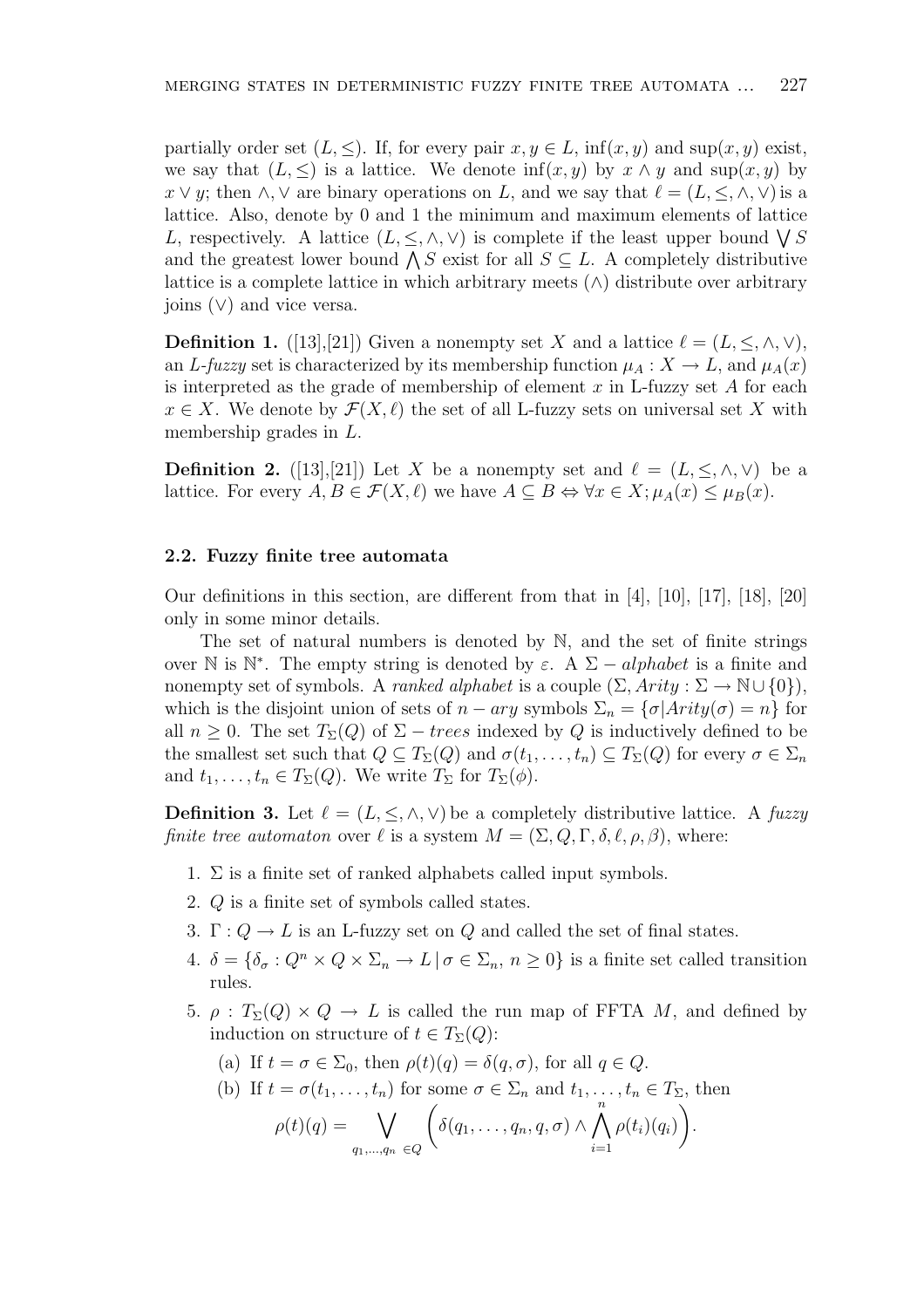6.  $\beta: T_{\Sigma} \to L$  is an L-fuzzy set on a set of trees  $t \in T_{\Sigma}$ , called behavior of FFTA M, and defined by:<br>  $\beta(t) = \bigvee$ 

$$
\beta(t) = \bigvee_{q \in Q} \rho(t)(q) \wedge \Gamma(q).
$$

An FFTA  $M = (\Sigma, Q, \Gamma, \delta, \ell, \rho, \beta)$  accepts a tree  $t \in T_{\Sigma}$  iff  $\beta(t) > 0$ . Also, the set of all trees accepted by M is known as fuzzy tree language  $L(M)$  recognized by FFTA M. As well,  $\mu_{L(M)}(t) = \beta(t)$ . In other words, a recognizable fuzzy tree language is a fuzzy tree language recognized by some FFTA.

An FFTA  $M = (\Sigma, Q, \Gamma, \delta, \ell, \rho, \beta)$  is called *deterministic* if for every  $\sigma \in \Sigma_n$ and  $q_1, \ldots, q_n \in Q$ , where  $n \geq 0$ , there exist at most one  $q \in Q$ , such that  $\delta(q_1, \ldots q_n, q, \sigma) > 0.$ 

An FFTA  $M = (\Sigma, Q, \Gamma, \delta, \ell, \rho, \beta)$  is called *complete* if for every  $\sigma \in \Sigma_n$ and  $q_1, \ldots, q_n \in Q$ , where  $n \geq 0$ , there exist at least one  $q \in Q$ , such that  $\delta(q_1, \ldots q_n, q, \sigma) > 0.$ 

An FFTA  $M = (\Sigma, Q, \Gamma, \delta, \ell, \rho, \beta)$  is called *reduced* if for every  $q \in Q$ , there exists at least one  $t \in T_{\Sigma}$  such that  $\rho(t)(q) > 0$ .

#### 3. Similarity based merging states of DFFTA

### 3.1. Distance and similarity measure

**Definition 4.** ([21], [28]) Let X be a nonempty set and  $\ell$  be a lattice. A real function  $\mathcal{D}: \mathcal{F}(X,\ell)^2 \to [0,1]$  is called a *distance measure* on  $\mathcal{F}(X,\ell)$ , if  $\mathcal{D}$ satisfies the following properties:

- 1.  $\mathcal{D}(A, B) = \mathcal{D}(B, A); \forall A, B \in \mathcal{F}(X, \ell),$
- 2.  $\mathcal{D}(A, A) = 0$ ;  $\forall A \in \mathcal{F}(X, \ell)$ ,
- 3.  $\forall A, B, C \in \mathcal{F}(X, \ell)$ , if  $A \subseteq B \subseteq C$ , then  $\mathcal{D}(A, B) \le \mathcal{D}(A, C)$  and  $\mathcal{D}(B,C) \leq \mathcal{D}(A,C);$

**Definition 5.** ([21], [28]) Let X be a nonempty set and  $\ell$  be a lattice. A real function  $S : \mathcal{F}(X, \ell)^2 \to [0, 1]$  is called a *similarity measure* on  $\mathcal{F}(X, \ell)$ , if S satisfies the following properties:

- 1.  $\mathcal{S}(A, B) = \mathcal{S}(B, A)$ ;  $\forall A, B \in \mathcal{F}(X, \ell)$ ,
- 2.  $S(A, A) = \bigvee \{S(B, C) \mid B, C \in \mathcal{F}(X, \ell)\}; \ \forall A \in \mathcal{F}(X, \ell),$
- 3.  $\forall A, B, C \in \mathcal{F}(X, \ell)$ , if  $A \subseteq B \subseteq C$ , then  $\mathcal{S}(A, C) \leq \mathcal{S}(A, B)$  and  $\mathcal{S}(A, C) \leq \mathcal{S}(B, C)$ .

Proposition 6. ([28]) There exists a one-to-one correlation between all distance measures and all similarity measures, where a distance measure  $\mathcal D$  and its corresponding similarity measure S satisfy  $D + S = 1$ .

The similarity measure generated by the distance measure  $\mathcal D$  is denoted by  $S(\mathcal{D}) = 1 - \mathcal{D}$ , and the distance measure generated by similarity measure S is denoted by  $\mathcal{D} \langle \mathcal{S} \rangle = 1 - \mathcal{S}$ .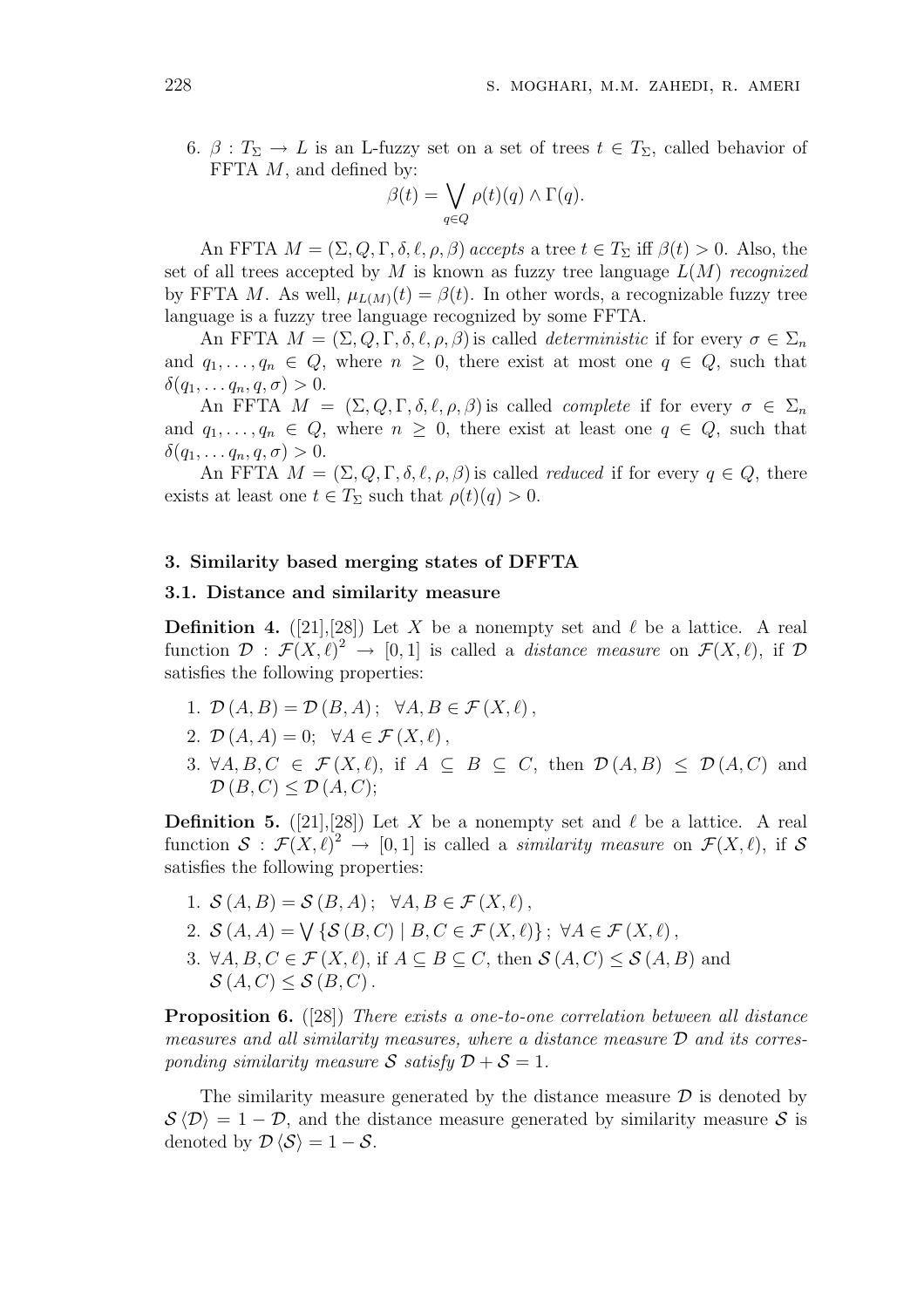**Lemma 7.** Let  $M = (\Sigma, Q, \Gamma, \delta, \ell, \rho, \beta)$  be a DFFTA and  $L^{\gamma}(q)$  be an L-fuzzy set with membership function  $\mu_{L^{\gamma}(q)}(t) = \rho(t)(q) \wedge \gamma$ , where  $q \in Q$  and  $\gamma \in \ell$ . Then,

$$
L(M) = \bigcup_{q \in Q} L^{\Gamma(q)}(q).
$$

**Proof.** Since M is a DFFTA, for every  $t \in T_{\Sigma}$  with  $\mu_{L(M)}(t) > 0$ , so there exists exactly one  $q \in Q$  such that  $\rho(t)(q) \wedge \Gamma(q) > 0$ . Therefore,

$$
L(M) = \bigcup_{q \in Q} \{ t \mid t \in T_{\Sigma}, \rho(t)(q) \wedge \Gamma(q) > 0 \} = \bigcup_{q \in Q} L^{\Gamma(q)}(q).
$$

**Definition 8.** Let  $M = (\Sigma, Q, \Gamma, \delta, \ell, \rho, \beta)$  be a DFFTA. An operator  $\Pi : \mathcal{P}(\ell) \to \ell$ is called centroid operation on  $\delta$ , iff for every  $\overline{\delta} \subseteq \delta$ ,  $M' = (\Sigma, Q, \Gamma, \delta', \ell, \rho', \beta')$ ,  $M'' = (\Sigma, Q, \Gamma, \delta'', \ell, \rho'', \beta'')$  and  $\gamma, \gamma', \gamma'' \in \ell$  with

$$
\forall q_1, \dots, q_n, q \in Q, \sigma \in \Sigma_n, n \ge 0;
$$
  

$$
\gamma = \delta(q_1, \dots, q_n, q, \sigma),
$$
  

$$
\gamma'' = \prod_{\substack{n \ge 0, \ \sigma \in \Sigma_n, \\ q_1, \dots, q_n, q \in Q, \\ \overline{\delta}(q_1, \dots, q_n, q, \sigma) > 0}} \overline{\delta}(q_1, \dots, q_n, q, \sigma),
$$

$$
\overline{\delta}(q_1,\ldots,q_n,q,\sigma) > 0 \Rightarrow \begin{cases} \delta'(q_1,\ldots,q_n,q,\sigma) = \gamma', \\ \delta''(q_1,\ldots,q_n,q,\sigma) = \gamma'', \end{cases}
$$

$$
\overline{\delta}(q_1,\ldots,q_n,q,\sigma) = 0 \Rightarrow \begin{cases} \delta'(q_1,\ldots,q_n,q,\sigma) = \gamma, \\ \delta''(q_1,\ldots,q_n,q,\sigma) = \gamma, \end{cases}
$$

where,  $\rho'$ ,  $\beta'$  are corresponding to  $\delta'$ , and  $\rho''$ ,  $\beta''$  are corresponding to  $\delta''$ ; it holds  $\mathcal{D}(L(M), L(M'')) \leq \mathcal{D}(L(M), L(M')).$ 

**Definition 9.** Let  $M = (\Sigma, Q, \Gamma, \delta, \ell, \rho, \beta)$  be a DFFTA,  $\Pi$  be a centroid operation on  $\delta$ ,  $q, q' \in Q$  and  $t \in T_{\Sigma}(Q)$ . Then,  $\rho(t)$  $\overline{c}$  $q \stackrel{\Pi}{\longrightarrow} q'$ r.<br>' is defined by: 1.  $\rho(t)$ ;<br>;  $q \stackrel{\Pi}{\rightarrow} q$  $\tilde{\mathcal{L}}$  $= \rho(t)(q),$ 2.  $\rho(t)$  $\frac{1}{2}$  $q \stackrel{\Pi}{\rightarrow} q'$  $\tilde{\mathcal{L}}$ =  $\overline{a}$  $q_1,...,q_n \in Q$  $\overline{u}$  $\begin{bmatrix} \n\end{bmatrix}$  $\begin{array}{c}\n\hline\n\end{array}$  $\overline{v}$  $q_i \notin \{q,q'\} \Longrightarrow q'_i = q_i,$  $q_i \in \{q,q'\} \Rightarrow q'_i \in \{q,q'\},\,$  $i \in \{1,...,n\}, p \in \{q,q'\}$  $\delta(q'_1, ..., q'_n, p, \sigma)$  $\mathbf{r}$  $\begin{bmatrix} \n\end{bmatrix}$ ∧  $\overline{\phantom{a}}$  $\begin{bmatrix} \frac{1}{2} & \frac{1}{2} \\ \frac{1}{2} & \frac{1}{2} \end{bmatrix}$  $\overline{a}$  $q_i \notin \{q,q'\} \Longrightarrow q'_i = q_i,$  $q_i \in \{q,q'\} \Rightarrow q_i' \in \{q,q'\},\,$  $i \in \{1,...,n\}, p \in \{q,q'\}$  $\frac{n}{\cdot}$  $i=1$  $\rho(t_i)$   $(q'_i \stackrel{\Pi}{\rightarrow} q_i)$  $\mathbf{v}$  $\begin{picture}(20,20)(-20,0) \put(0,0){\line(1,0){10}} \put(15,0){\line(1,0){10}} \put(15,0){\line(1,0){10}} \put(15,0){\line(1,0){10}} \put(15,0){\line(1,0){10}} \put(15,0){\line(1,0){10}} \put(15,0){\line(1,0){10}} \put(15,0){\line(1,0){10}} \put(15,0){\line(1,0){10}} \put(15,0){\line(1,0){10}} \put(15,0){\line(1,0){10}} \put(15,$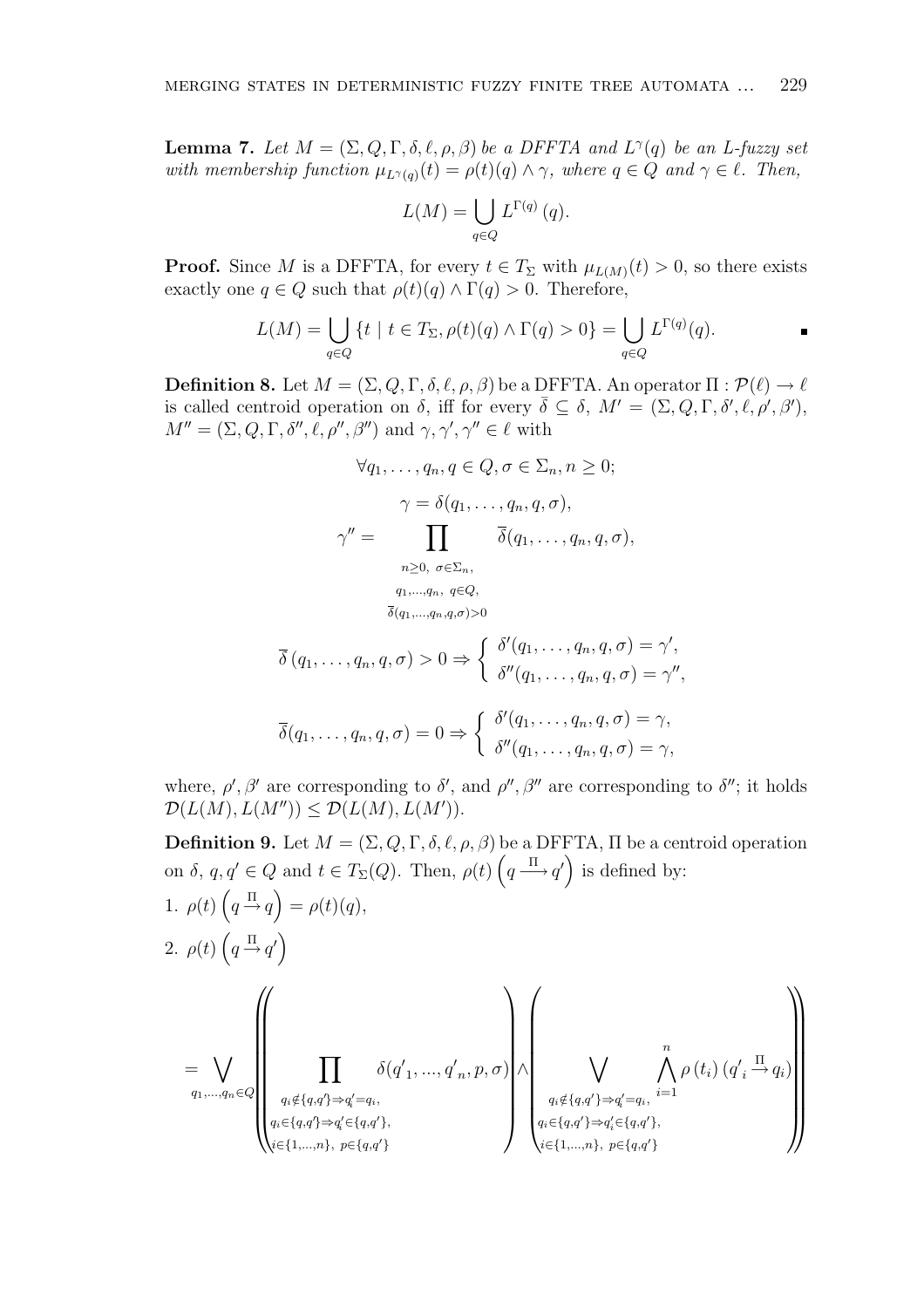**Definition 10.** Let  $M = (\Sigma, Q, \Gamma, \delta, \ell, \rho, \beta)$  be an FFTA,  $\mathcal{D}$  be a distance measure on  $L(M)$ ,  $\mu_{L^{\gamma}(q)} = \rho(t) (q) \wedge \gamma$  and  $\mu_{L^{\gamma}(q \xrightarrow{\Pi} q')} = \rho(t) \left( q \xrightarrow{\Pi} q' \right) \wedge \gamma$ ; where  $\Pi$  is a centroid operation on  $\delta, \gamma \in \ell, q, q' \in \tilde{Q}$  and  $t \in T_{\Sigma}(\tilde{Q})$ . Then, we develope the distance measure  $\mathcal D$  on  $Q$  by:

$$
\mathcal{D}^{\Pi}(q,q') = \bigwedge_{\gamma \in \ell} \mathcal{D}\bigg(L^{\Gamma(q)}(q) \cup L^{\Gamma(q')}(q'), L^{\gamma}\left(q \xrightarrow{\Pi} q'\right)\bigg); \ \forall q, q' \in Q.
$$

**Theorem 11.** Let  $M = (\Sigma, Q, \Gamma, \delta, \ell, \rho, \beta)$  be a DFFTA,  $\Pi$  be a centroid operation on  $\delta$ ,  $\mathcal D$  be a generalized distance measures on  $L(M)$  and  $Q$ ,  $x \in [0,1]$  and  $Q'$  be a subset of Q such that for every  $q, q' \in Q'$  it holds  $\mathcal{D}^{\Pi}(q, q') \leq x$ . Then, there exists  $a \gamma \in \ell$  such that for every  $q \in Q'$  it holds:

$$
\mathcal{D}\left(\bigcup_{q'\in Q'} L^{\Gamma(q')}\left(q'\right), \bigcup_{q'\in Q'} L^{\gamma}\left(q'\xrightarrow{\Pi}q\right)\right) \leq x.
$$

Proof. Let

$$
\gamma_{q,q'} = \bigwedge \left\{ \gamma \in \ell \mid \mathcal{D}^{\Pi}(q,q') = \mathcal{D} \bigg( L^{\Gamma(q)}(q) \bigcup L^{\Gamma(q')}(q'), \ L^{\gamma} \left( q \xrightarrow{\Pi} q' \right) \bigg) \right\},
$$

$$
M_q = \bigvee_{q' \in Q'} \gamma_{q,q'} , \ m_q = \bigwedge_{q' \in Q'} \gamma_{q,q'} ; \ \forall q \in Q',
$$

$$
M = \bigwedge_{q \in Q'} M_q \ \text{and} \ m = \bigvee_{q \in Q'} m_q.
$$

Now, we prove that the above inequality holds for all  $\gamma \in [m, M]$ . To show this, on the contrary, let there exists a  $\gamma' \in [m, M]$  such that !<br>!

$$
\mathcal{D}\left(\bigcup_{q'\in Q'} L^{\Gamma(q')}\left(q'\right), \bigcup_{q'\in Q'} L^{\gamma'}\left(q'\xrightarrow{\Pi}q\right)\right) > x.
$$

Since M is deterministic and from Lemma 7,  $L^{\Gamma(q)}(q) \cap L^{\Gamma(q')}(q') = \phi$  for every  $q, q' \in Q$ . So, there exists a  $q \in Q'$  with  $\mathcal{D}(L^{\Gamma(q)}(q), L^{\gamma'}(q)) > x$ . Furthermore, we have  $[m, M] \subseteq [m_q, M_q]$  which implies that  $L^{m_q}(q) \subseteq L^{\gamma'}(q) \subseteq L^{M_q}(q)$ . Let  $M_q, m_q \in Q'$  be two states such that  $M_q = \gamma_{q,q_M}$  and  $m_q = \gamma_{q,q_m}$ , where  $q_m, q_M \in Q'.$ Now, if  $\Gamma(q) \leq \gamma'$ , then  $L^{\Gamma(q)}(q) \subseteq L^{\gamma'}(q) \subseteq L^{M_q}(q)$ , and  $\mathcal{D}^{\Pi}(q,q_M) > x$ , which is a contradiction. On the other hand, if  $\gamma' \leq \Gamma(q)$ , and  $L^{m_q}(q) \subseteq L^{\gamma'}(q) \subseteq L^{\Gamma(q)}(q)$ , thus  $\mathcal{D}^{\Pi}(q, q_m) > x$ , which also is a contradiction.

**Theorem 12.** Let  $M = (\Sigma, Q, \Gamma, \delta, \ell, \rho, \beta)$  be a DFFTA,  $\Pi$  be a centroid operation on  $\delta$ , and  $\mathcal D$  be a generalized distance measures on  $L(M)$  and  $Q; x \in [0,1]$ , and Q' be a subset of Q. If there exists a  $\gamma \in \ell$  such that for every  $q \in Q'$  it holds: !<br>}

$$
\mathcal{D}\left(\bigcup_{q'\in Q'} L^{\Gamma(q')}\left(q'\right), \bigcup_{q'\in Q'} L^{\gamma}\left(q\frac{\Pi}{\longrightarrow}q'\right)\right)\leq x.
$$

Then, for any FFTA  $\tilde{M} = (\Sigma, \tilde{Q}, \tilde{\Gamma}, \tilde{\delta}, \ell, \tilde{\rho}, \tilde{\beta})$  with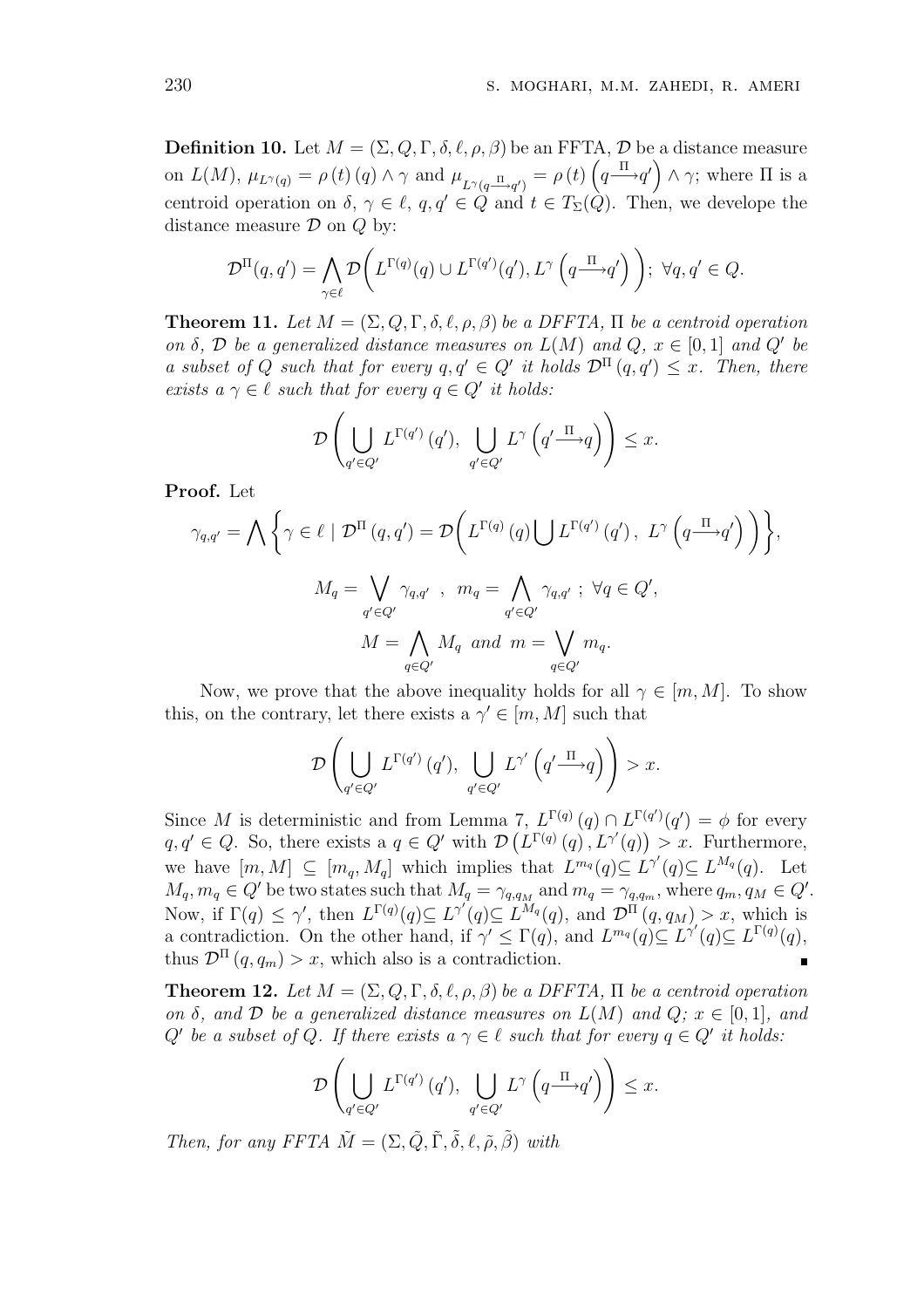1.  $\tilde{Q} = {\tilde{q}} \cup Q \backslash Q'$ , where  $\tilde{q} \notin Q$ , 2.  $\tilde{\Gamma}(\tilde{q}) = \gamma$  and  $\tilde{\Gamma}(q) = \Gamma(q); \forall q \in \tilde{Q} \setminus {\tilde{q}}$ , 3.  $\forall \tilde{q}_1, \ldots, \tilde{q}_n \in \tilde{Q}, \forall q \in \tilde{Q} \setminus \{\tilde{q}\};$  $\tilde{\delta}(\tilde{q}_1,\ldots,\tilde{q}_n,q,\sigma) = \prod$  $\tilde{q}_i = \tilde{q} \Rightarrow q'_i \in Q',$  $\tilde{q}_i \neq \tilde{q} \Rightarrow \tilde{q}'_i = \tilde{q}_i,$ <br> $1 \leq i \leq n$  $\delta(q'_1,\ldots,q'_n,q,\sigma),$  $\tilde{\delta}(\tilde{q}_1,\ldots,\tilde{q}_n,\tilde{q},\sigma) = \prod$  $\tilde{q}_i = \tilde{q} \Rightarrow q'_i \in Q',$  $\tilde{q}_i \neq \tilde{q} \Rightarrow \tilde{q}_i' = \tilde{q}_i, \ 1 \leq i \leq n, q' \in Q'$  $\delta(q'_1,\ldots,q'_n,q',\sigma),$ 

4.  $\tilde{\rho}$  and  $\tilde{\beta}$  are corresponding to  $\tilde{\delta}$ , it holds D  $\overline{a}$  $L(M), L(\tilde{M})$ ´  $\leq x$ .

Proof. Let

$$
L_1 = \bigcup_{q \in Q'} L^{\Gamma(q)}(q) \text{ and } L_2 = \bigcup_{q \in Q \setminus Q'} L^{\Gamma(q)}(q).
$$

Then, from Lemma 7, we have

a) 
$$
L(M) = \bigcup_{q \in Q} L^{\Gamma(q)}(q) = L_1 \cup L_2.
$$
  
b)  $L(\tilde{M}) = \bigcup_{q \in \tilde{Q}} L^{\tilde{\Gamma}(q)}(q) = L^{\gamma}(\tilde{q}) \cup L_2.$ 

Now, from (a) and (b), and by the assumption of the theorem,

$$
\mathcal{D}\left(L(M), L(\tilde{M})\right) = \mathcal{D}\left(L_1, L^{\gamma}\left(\tilde{q}\right)\right) \leq x.
$$

#### 3.2. Normalizing DFFTA

**Remark 13.** In this manuscript, without lose of generality, we assume that  $\Sigma$ and Q are ordered sets.

**Definition 14.** Let  $M = (\Sigma, Q, \Gamma, \delta, \ell, \rho, \beta)$  be an FFTA. An ordering on set  $\delta$  is defined as follows:

- 1. If  $\sigma < \sigma'$  then  $\delta(q_1, ..., q_n, q, \sigma) < \delta(q'_1, ..., q'_m, q', \sigma')$ .
- 2. If there exists  $i \in \{1, ..., n\}$  such that  $q_i < q'_i$ , and  $q_j = q'_j$  for  $j \in \{1, ..., i-1\}$ , then  $\delta(q_1, ..., q_n, q, \sigma) < \delta(q'_1, ..., q'_n, q', \sigma)$ .
- 3. If  $q < q'$  then  $\delta(q_1, ..., q_n, q, \sigma) < \delta(q_1, ..., q_n, q', \sigma)$ .

where  $q_1, ..., q_n, q, q'_1, ..., q'_m, q' \in Q, 0 \le n \le m, \sigma \in \Sigma_n$  and  $\sigma' \in \Sigma_m$ .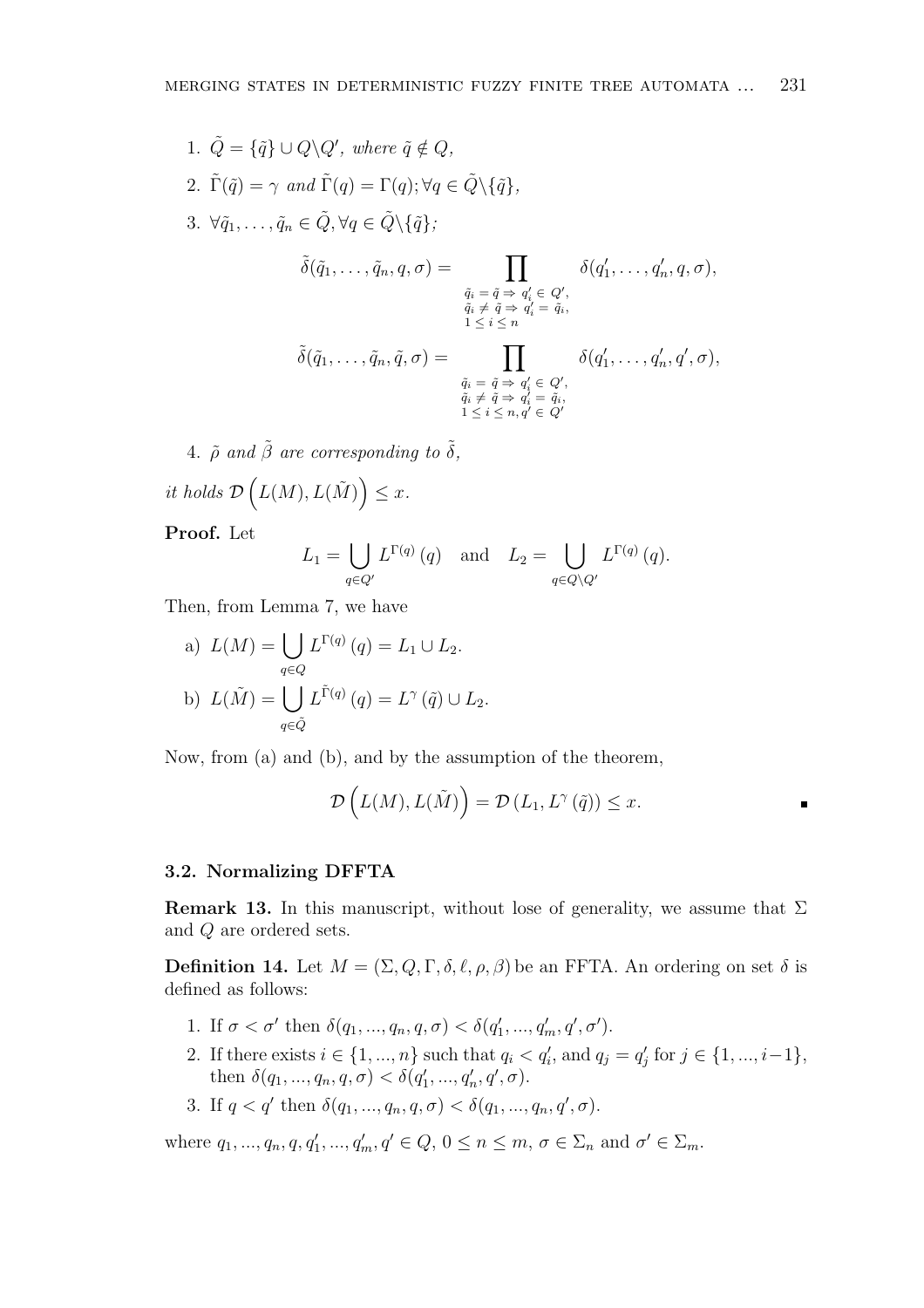**Definition 15.** Let S be an ordered set. We define the function  $f^* : S \to \mathbb{N}$ called offset of  $x \in S$  by

$$
f^*(x) = |\{x' \in S | x' < x\}|.
$$

**Lemma 16.** Let  $M = (\Sigma, Q, \Gamma, \delta, \ell, \rho, \beta)$  be a complete and reduced DFFTA. Then, for every  $r, r' \in \delta$  with

$$
r : \delta(q_1, ..., q'_i, ..., q_n, q', \sigma),
$$
  

$$
r' : \delta(q_1, ..., q_i, ..., q_n, q, \sigma),
$$

it holds

$$
f^*(r) = f^*(r') + (f^*(q'_i) - f^*(q_i)) \times |Q|^{n-i},
$$

where,  $q_1, ..., q_i, ..., q_n, q, q', q'_i \in Q, \sigma \in \Sigma_n, q_i < q'_i$  and  $1 \leq i \leq n$ .

**Proof.** Since M is complete, reduced and deterministic; order of rules  $r \in \delta$ related to each  $\sigma \in \Sigma_n$  is like the sequence of  $(n+1)-digit$  numbers in base  $|Q|$ , where the value of each digit  $q \in Q$  is  $f^*(q)$ . Now, the proof is straightforward.

Corollary 17. Let M be a complete and reduced DFFTA. The time complexity of accessing the membership grade of each fuzzy transition rule is  $O(l)$ , where l is the maximum rank of  $\Sigma$ –alphabet.

**Example 18.** Let  $M = (\Sigma, Q, \Gamma, \delta, \ell, \rho, \beta)$  be a complete and reduced DFFTA defined by

$$
\Sigma_0 = \{\alpha\}, \Sigma_1 = \{\lambda\}, \Sigma_2 = \{\sigma\}, \Sigma = \{\alpha, \lambda, \sigma\}, \ell = ([0, 1], \ge, \wedge, \vee),
$$
  
\n
$$
Q = \{q_1, q_2, q_3, q_4\}, \Gamma = \{(q_1, 0.7), (q_2, 0.5), (q_3, 0.5)\} \text{ and}
$$
  
\n
$$
\delta = \{r_1 : \delta(q_1, \alpha) = 0.9, r_2 : \delta(q_1, q_4, \lambda) = 0.8, r_3 : \delta(q_2, q_4, \lambda) = 0.8,
$$
  
\n
$$
r_4 : \delta(q_3, q_4, \lambda) = 0.8, r_5 : \delta(q_4, q_2, \lambda) = 0.8, r_6 : \delta(q_1, q_1, q_3, \sigma) = 0.7,
$$
  
\n
$$
r_7 : \delta(q_1, q_2, q_3, \sigma) = 0.7, r_8 : \delta(q_1, q_3, q_2, \sigma) = 0.6, r_9 : \delta(q_1, q_4, q_4, \sigma) = 0.6,
$$
  
\n
$$
r_{10} : \delta(q_2, q_1, q_3, \sigma) = 0.6, r_{11} : \delta(q_2, q_2, q_3, \sigma) = 0.6, r_{12} : \delta(q_2, q_3, q_2, \sigma) = 0.6,
$$
  
\n
$$
r_{13} : \delta(q_2, q_4, q_4, \sigma) = 0.2, r_{14} : \delta(q_3, q_1, q_2, \sigma) = 0.3, r_{15} : \delta(q_3, q_2, q_2, \sigma) = 0.3,
$$
  
\n
$$
r_{16} : \delta(q_3, q_3, q_3, \sigma) = 0.3, r_{17} : \delta(q_3, q_4, q_4, \sigma) = 0.2, r_{18} : \delta(q_4, q_1, q_4, \sigma) = 0.1,
$$
  
\n
$$
r_{19} : \delta(q_4, q_2, q_4, \sigma) = 0.1, r_{20} : \delta(q_4, q_3, q_4, \sigma) = 0.1, r_{21
$$

Now, it holds

$$
f^*(r_{16}) = f^*(r_{14}) + (f^*(q_3) - f^*(q_1))|Q|^{Arity(\sigma)-2} = 13 + (2 - 0) \times 4^{2-2} = 15.
$$

**Definition 19.** Let  $M = (\Sigma, Q, \Gamma, \delta, \ell, \rho, \beta)$  be an FFTA. For any  $q \in Q$  we define the accessibility grade set by

$$
\mathcal{A}(q) = \{ \rho(q)(t) | t \in T_{\Sigma}, \rho(q)(t) > 0 \}.
$$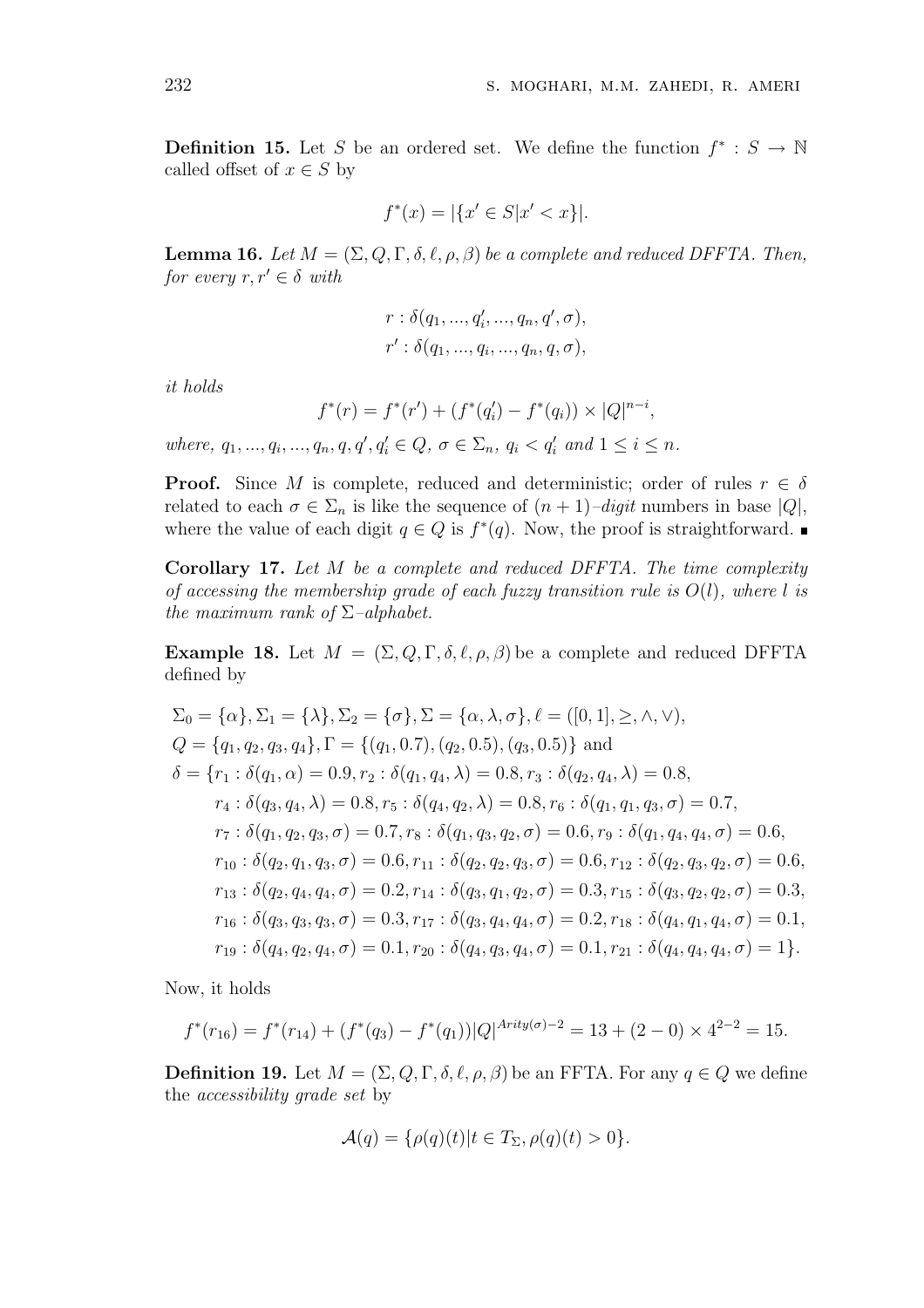**Lemma 20.** Let  $M = (\Sigma, Q, \Gamma, \delta, \ell, \rho, \beta)$  be an FFTA. Then, the set of maximum accessibility grade  $(\forall A(q))$  of all  $q \in Q$  can be calculated in  $O(l|Q|^l)$ , where l is the maximum rank of  $\Sigma - alphabet$ .

**Proof.** We define the Algorithm 1 for computing  $\bigvee \mathcal{A}(q)$  for all  $q \in Q$ :

Algorithm 1. Computing maximum accessibility grade of all states.

0 Input:  $M = (\Sigma, Q, \Gamma, \delta, \ell, \rho, \beta)$  $\forall q \in Q; V(q) = 0$  $\forall \sigma \in \Sigma_0, q \in Q; V(q) = V(q) \vee \delta(q, \sigma)$  $A_{\text{max}} = \bigvee_{q \in Q} V(q)$  $Q_{acc} = \phi$ 5 Repeat  $Q_{new} = \{q | q \in Q, V(q) = A_{max}\}\$  $\forall q_1, \ldots, q_n \in Q_{acc} \cup Q_{new}, \{q_1, \ldots, q_n\} \cap Q_{new} \neq \emptyset, q \in Q, \sigma \in \Sigma_{n>0};$  $V(q) = V(q) \vee (\delta_{\sigma}(q_1, \ldots, q_n, q, \sigma) \wedge A_{\text{max}})$  $A_{\text{max}} = \bigvee_{q \in Q, V(q) < A_{\text{max}}} V(q)$  $Q_{acc} = Q_{acc} \cup Q_{new}$ 10 Until  $Q = Q_{acc}$ 11 Output:  $V(q)$ ;  $\forall q \in Q$ .

Lines 5 to 10 consist a loop that in each iteration, processes at least one transition rule. Since each transition rule will be processed only one time, the number of repetitions of this loop is  $O(|\delta|)$ . We note that the number of repeating lines 7 to 9 is not more than  $|\delta|$  times (see  $\{q_1, \ldots, q_n\} \cap Q_{new} \neq \emptyset$ ). Furthermore, making each transition rule requires combining  $l$  states. In the other hand, according to Lemma 7 and Corollary 17 accessing the membership grade of each rule is  $O(l)$ , which can be merged with the process of transition rule making. Therefore this loop can be done in  $O(l|\delta|)$ .

**Definition 21.** Let  $M = (\Sigma, Q, \Gamma, \delta, \ell, \rho, \beta)$  be an FFTA. For any  $q \in Q$  we define the behavior grade set by

$$
\mathcal{B}(q) = \{ \beta(t) | t \in T_{\Sigma}, \rho(q)(t) \wedge \Gamma(q) > 0 \}.
$$

**Lemma 22.** Let  $M = (\Sigma, Q, \Gamma, \delta, \ell, \rho, \beta)$  be a DFFTA. Then, for every  $q \in Q$ , it holds

$$
\mathcal{B}(q) = \{ \gamma \wedge \Gamma(q) | \gamma \in \mathcal{A}(q) \}.
$$

**Proof.** Since M is deterministic, the condition  $\rho(q)(t) \wedge \Gamma(q) > 0$  implies that  $\beta(t) = \rho(q)(t) \wedge \Gamma(q)$ . Hence,

$$
\mathcal{B}(q) = \{ \rho(t)(q) \wedge \Gamma(q) | t \in T_{\Sigma}, q \in Q, \rho(q)(t) > 0 \} = \{ \gamma \wedge \Gamma(q) | \gamma \in \mathcal{A}(q) \}.
$$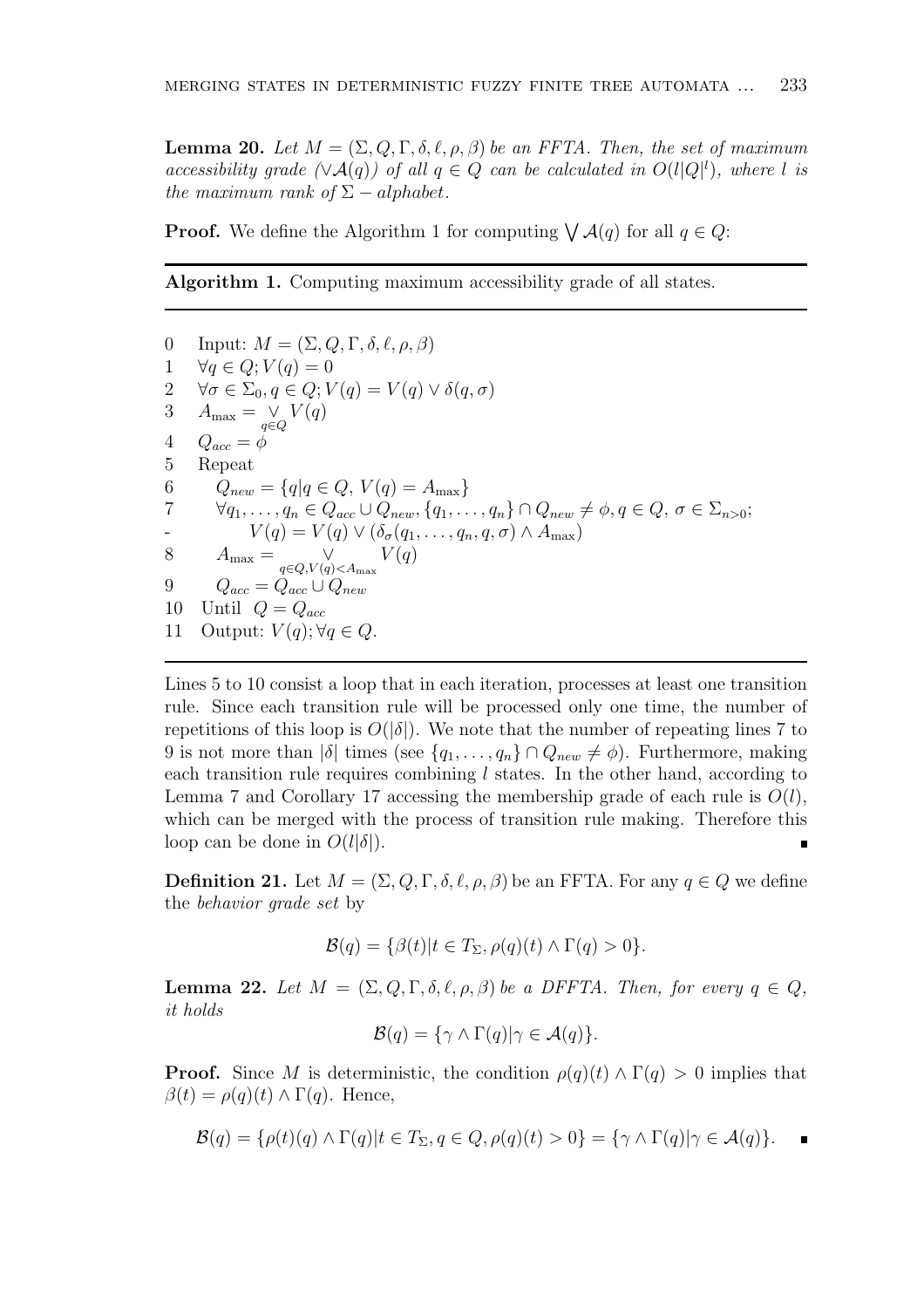Corollary 23. Let  $M = (\Sigma, Q, \Gamma, \delta, \ell, \rho, \beta)$  be a DFFTA. Then, for all  $q \in Q$ , it holds

$$
\vee \mathcal{B}(q) = \vee \mathcal{A}(q) \wedge \Gamma(q).
$$

Proof. Using Lemma 22 we have

$$
\mathcal{B}(q) = \{ \gamma \wedge \Gamma(q) | \gamma \in \mathcal{A}(q) \} = \vee \{ \gamma | \gamma \in \mathcal{A}(q) \} \wedge \Gamma(q) = \vee \mathcal{A}(q) \wedge \Gamma(q).
$$

Corollary 24. Let  $M = (\Sigma, Q, \Gamma, \delta, \ell, \rho, \beta)$  be a DFFTA. Then, the  $\vee \mathcal{B}(q)$  for all  $q \in Q$  can be calculated in  $O(l|Q|^l)$ , where l is the maximum rank of  $\Sigma-alphabet$ .

Proof. It is and immediate consequence of the Lemma 16 and Corollary 23.

**Definition 25.** Let  $M = (\Sigma, Q, \Gamma, \delta, \ell, \rho, \beta)$  be an FFTA. The next set of every  $q \in Q$  is defined by:

$$
next(q) = \{q'|1 \leq i \leq n, \sigma \in \Sigma_n, q_1, \dots, q_{i-1}, q_{i+1}, \dots, q_n, q' \in Q, \\ \delta(q_1, \dots, q_{i-1}, q, q_{i+1}, \dots, q_n, q', \sigma) \geq 0\}
$$

**Lemma 26.** Let  $M = (\Sigma, Q, \Gamma, \delta, \ell, \rho, \beta)$  be a DFFTA. Then, the order of time complexity for calculating next set of all  $q \in Q$  is  $O(l|Q|^l)$ , where l is the maximum rank of  $\Sigma - alphabet$ .

**Proof.** It is sufficient that for all  $\delta(q_1, \ldots, q_n, q, \sigma) \geq 0$ , with  $q_1, \ldots, q_n, q \in Q$ ,  $1 \leq n$  and  $\sigma \in \Sigma_n$ , add q to sets  $next(q_1), \ldots, next(q_n)$ .

**Definition 27.** Let  $M = (\Sigma, Q, \Gamma, \delta, \ell, \rho, \beta)$  be an FFTA. The follow set of each  $q \in Q$  is the smallest set with the following properties:

- 1.  $next(q) \subseteq follow(q)$ ,
- 2. If  $q' \in follow(q)$  then,  $next(q') \subseteq follow(q)$ .

**Lemma 28.** Let  $M = (\Sigma, Q, \Gamma, \delta, \ell, \rho, \beta)$  be a DFFTA. Then, the order of time complexity for calculating the follow set of all  $q \in Q$  is  $O(l|Q|^{\max(l,2)})$ , where l is the maximum rank of  $\Sigma - alphabet$ .

**Proof.** According to Lemma 26, the time complexity of calculating next set of all  $q \in Q$  is  $O(l|Q|^l)$ . Now, according to properties of follow set, computing it for each state can be done by a simple recursive process with the time complexity  $O(|Q|^2)$ . We mention that the total time complexity, when  $l = 1$  is  $O(|Q|^2)$  and otherwise, is  $O(l|Q|^l)$ .  $\blacksquare$ 

**Definition 29.** Let  $M = (\Sigma, Q, \Gamma, \delta, \ell, \rho, \beta)$  be a DFFTA. The maximum follow *grade* of each  $q \in Q$  is defined by:

$$
\mathcal{G}(q) = \bigvee_{q' \in follow(q)} \mathcal{B}(q').
$$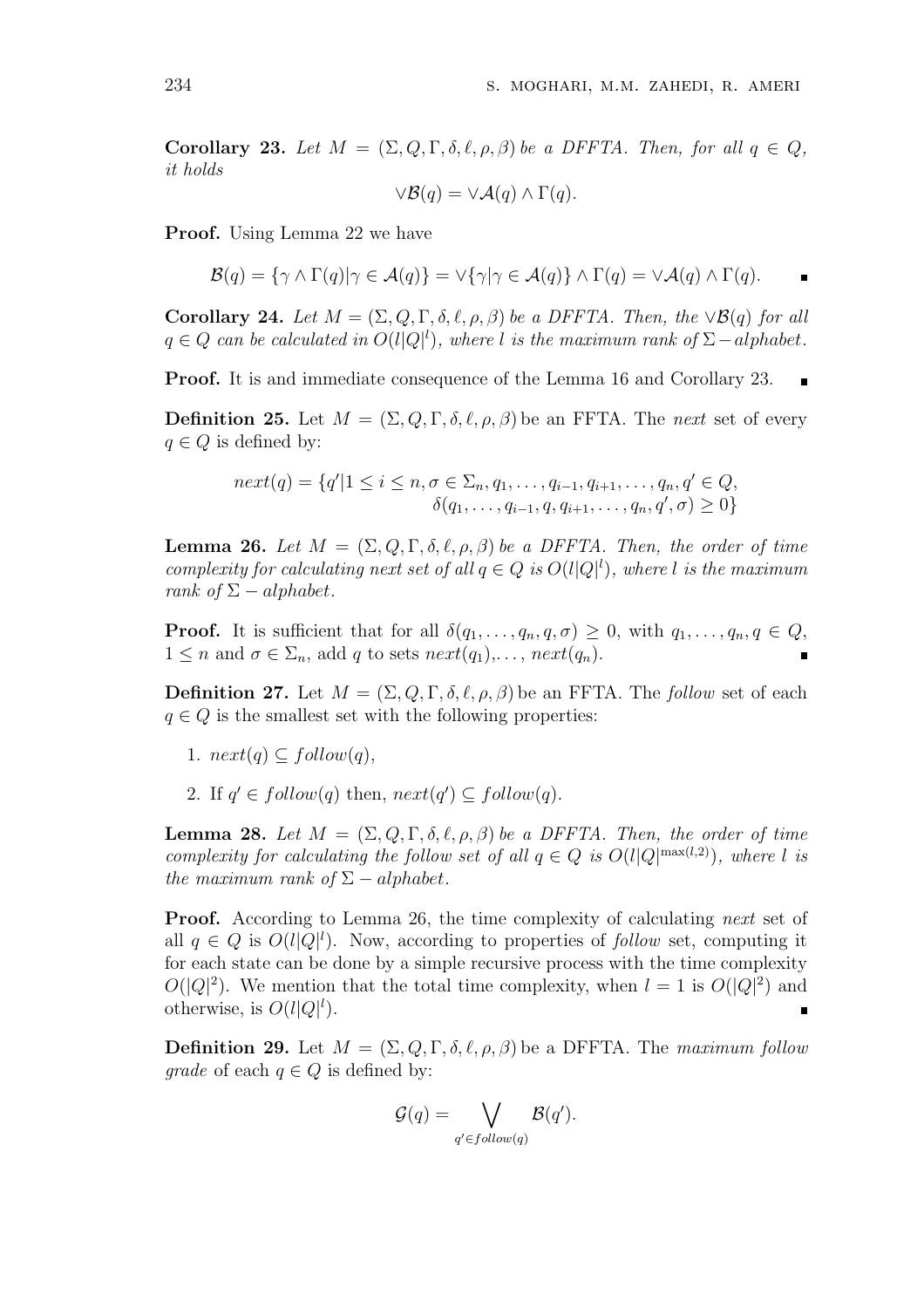**Lemma 30.** Let  $M = (\Sigma, Q, \Gamma, \delta, \ell, \rho, \beta)$  be a DFFTA. The time complexity for calculating  $\mathcal{G}(q)$  for all  $q \in Q$  is  $O(l|Q^{\max(l,2)})$ , where l is the maximum rank of  $\Sigma-alphabet.$ 

Proof. It is similar to Lemma 28.

**Definition 31.** Let  $M = (\Sigma, Q, \Gamma, \delta, \ell, \rho, \beta)$  be a DFFTA,  $\sigma \in \Sigma_n$ ,  $q_1, \ldots, q_n, q \in Q$ and  $\gamma \in \ell$ . A transition rule  $\delta(q_1, \ldots, q_n, q, \sigma) = \gamma$  is called normal iff

$$
\gamma = \left(\Gamma(q) \vee \mathcal{G}(q)\right) \wedge \bigwedge_{i=1}^{n} \left(\vee \mathcal{A}(q_{i})\right).
$$

Also, M is a normal FFTA iff all transition rules in  $\delta$  be normal and for each  $q \in Q$  it holds  $\Gamma(q) \leq \vee \mathcal{A}(q)$ .

**Theorem 32.** Let  $M = (\Sigma, Q, \Gamma, \delta, \ell, \rho, \beta)$  be a DFFTA. Then, normalizing M can be done in order of time complexity  $O(l|Q|^l)$ , where l is the maximum rank of  $\Sigma-alphabet.$ 

**Proof.** We define Algorithm 2 for *normalizing M*:

Algorithm 2. Normalizing a DFFTA.

0 Input:  $M = (\Sigma, Q, \Gamma, \delta, \ell, \rho, \beta)$ 1  $\forall q \in Q; V(q) = \forall \mathcal{A}(q)$ 2  $A_{\text{max}} = \bigvee_{q \in Q} V(q)$ 3  $Q_{acc} = \phi$ 4  $\delta^{\Delta} = \phi$ 5 Repeat 6  $Q_{new} = \{q | q \in Q, V(q) = A_{max}\}\$ 7  $\forall q \in Q, \sigma \in \Sigma_n, n \geq 0, q_1, \ldots, q_n \in Q_{acc} \cup Q_{new}$  $\{q_1, \ldots, q_n\} \cap Q_{new} = \phi \Leftrightarrow n = 0;$  $\delta^{\Delta}(q_1,\ldots,q_n,q,\sigma)=\delta(q_1,\ldots,q_n,q,\sigma)\wedge A_{\max}\wedge A$  $\overline{a}$  $\Gamma(q) \vee \mathcal{G}(q)$ ´ 8  $A_{\text{max}} = \bigvee_{q \in Q, V(q) < A_{\text{max}}} V(q)$ 9  $Q_{acc} = Q_{acc} \cup Q_{new}$ 10 Until  $Q = Q_{acc}$ 11  $\forall q \in Q; \Gamma^{\Delta}(q) = \Gamma(q) \wedge V(q)$ 12 Output:  $M = (\Sigma, Q, \Gamma^{\Delta}, \delta^{\Delta}, \ell, \rho, \beta).$ 

According to Lemma 30, calculating  $\mathcal{G}(q)$  for all  $q \in Q$  can be done in  $O(l|\delta|)$ . Lines 5 to 10 are a loop that in each repetition, adds at least one transition rule to  $\delta^{\Delta}$ . Thus making all transition rules must be repeats  $|\delta|$  times and making each rule, involves combining *n* states. Therefore, this loop can be done in  $O(n|\delta|)$ . Calculating the complexity of other lines is straightforward. $\blacksquare$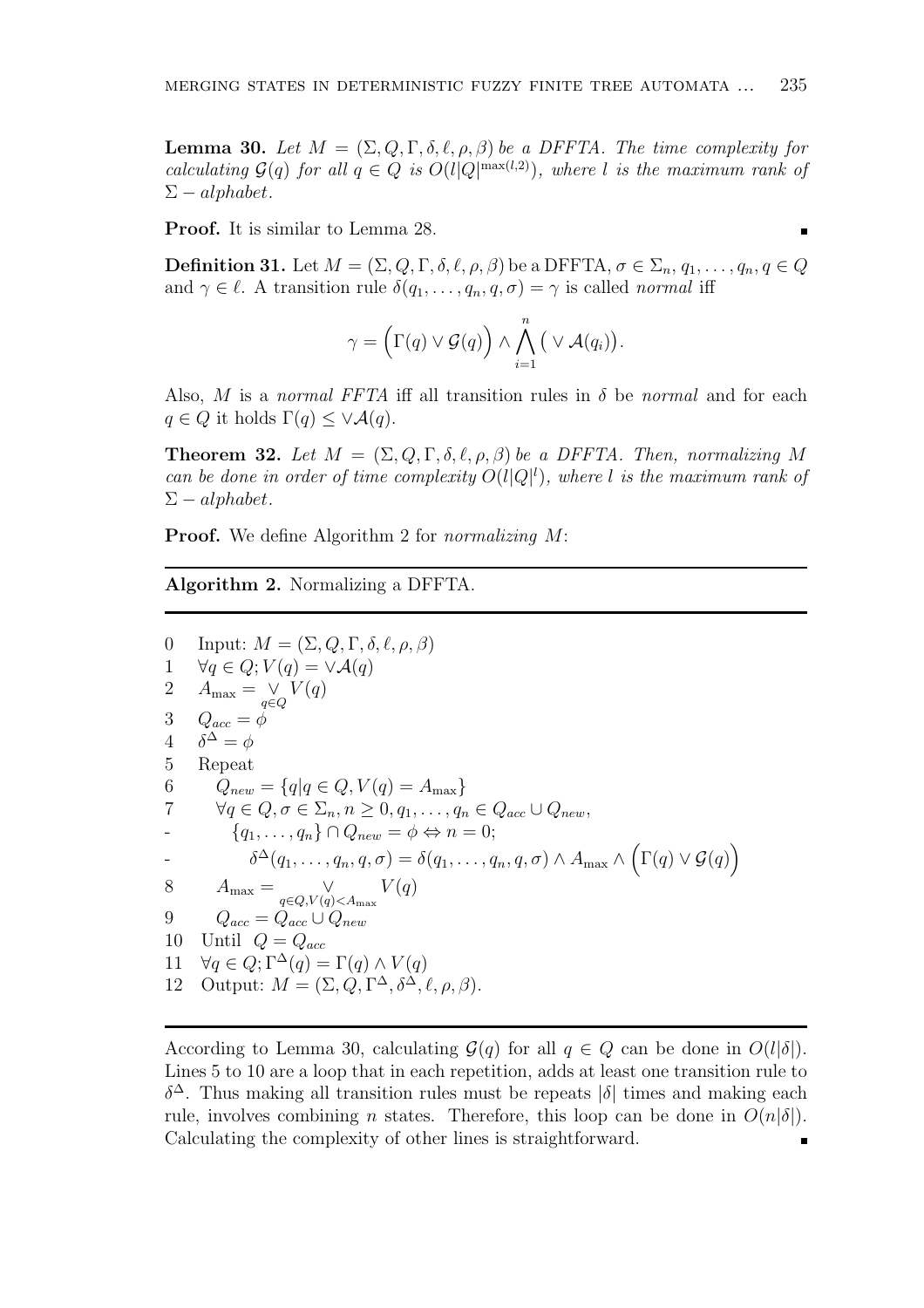### 3.3. Merging states of DFFTA

**Definition 33.** Let  $M = (\Sigma, Q, \Gamma, \delta, \ell, \rho, \beta)$  be a DFFTA,  $\Pi$  be a centroid operation on  $\delta$ ,  $\mathcal{S} \langle \mathcal{D} \rangle$  be a similarity measure corresponding to distance measure  $\mathcal{D}$  on  $L(M)$  and  $Q$ , and  $\tau \in [0,1]$ . The similarity relation  $\stackrel{\mathcal{S},\Pi,\tau}{\longleftrightarrow}$  on  $Q$ , is defined by:

$$
q \stackrel{\mathcal{S},\Pi,\tau}{\longleftrightarrow} q' \Longleftrightarrow 1 - \mathcal{D}^{\Pi}(q,q') \geq \tau \; ; \; \forall q,q' \in Q.
$$

**Lemma 34.** Let  $M = (\Sigma, Q, \Gamma, \delta, \ell, \rho, \beta)$  be a normal DFFTA,  $\Pi$  be a centroid operation on  $\delta, \mathcal{S}$  be a similarity measures on  $L(M)$  and  $Q, \tau \in [0,1]$ , and  $\stackrel{\mathcal{S},\Pi,\tau}{\longleftrightarrow}$  be a similarity relation on Q. Also, let Q' be a subset of Q such that for every  $q, q' \in Q'$ we have  $q \stackrel{\mathcal{S},\Pi,\tau}{\longleftarrow} q'$ ,  $\delta_{Q'} = \{r : \delta(q_1,...,q_n,q,\sigma) = c | c > 0, \sigma \in \Sigma_n, q_1,...,q_n \in Q'\},$ and let  $d = \prod r$  and  $\delta'_{Q'} = \{r : \delta(q_1, ..., q_n, q, \sigma) = d \mid \sigma \in \Sigma_n, q_1, ..., q_n \in Q'\}.$  $r \in \delta_{Q'}$ Then, it holds  $\mathcal{S}(\delta_{Q'}, \delta'_{Q'}) \geq \tau$ .

**Proof.** Let  $x = 1 - \tau$ . for every  $q, q' \in Q'$  it holds  $q \stackrel{\mathcal{S}, \Pi, \tau}{\longleftrightarrow} q'$ ; thus,  $\mathcal{D}^{\Pi}(q, q') \leq x$ . Then, from Theorem 11, there exists a  $\gamma \in \ell$  such that for every  $q \in Q'$  it holds:

$$
\mathcal{D}\left(\bigcup_{q'\in Q'} L^{\Gamma(q')}\left(q'\right), \bigcup_{q'\in Q'} L^{\gamma}\left(q'\xrightarrow{\Pi}q\right)\right)\leq x.
$$

From Theorem 12 and since M is normal, we have  $\mathcal{D}(\delta_{Q'}, \delta'_{Q'}) \leq x$ .

**Theorem 35.** Let  $M = (\Sigma, Q, \Gamma, \delta, \ell, \rho, \beta)$  be a complete and reduced DFFTA and S be a similarity measure corresponding to distance measures  $\mathcal D$  on  $L(M)$  and Q. Then, the similarity relation  $\xrightarrow{\mathcal{S},\Pi,\tau}$  is not transitive for some  $\tau \in [0,1]$  and centroid operation  $\Pi$  on  $\delta$ .

**Proof.** Let  $M = (\Sigma, Q, \Gamma, \delta, \ell, \rho, \beta)$  be DFFTA defined by:

$$
\Sigma_0 = \{\alpha\}, \Sigma_2 = \{\sigma\}, \Sigma = \{\alpha, \sigma\}, Q = \{q_1, q_2, q_3\},
$$
  
\n
$$
\Gamma = \{(q_1, 0.2), (q_2, 0.3), (q_3, 0.6)\}, \text{ and}
$$
  
\n
$$
\delta = \{r_1 : \delta(q_1, \alpha) = 0.6, r_2 : \delta(q_1, q_1, q_2, \sigma) = 0.6,
$$
  
\n
$$
r_3 : \delta(q_1, q_2, q_3, \sigma) = 0.6, r_4 : \delta(q_1, q_3, q_3, \sigma) = 0.6,
$$
  
\n
$$
r_5 : \delta(q_2, q_1, q_1, \sigma) = 0.6, r_6 : \delta(q_2, q_2, q_1, \sigma) = 0.6,
$$
  
\n
$$
r_7 : \delta(q_2, q_3, q_2, \sigma) = 0.6, r_8 : \delta(q_3, q_1, q_2, \sigma) = 0.6,
$$
  
\n
$$
r_9 : \delta(q_3, q_1, q_1, \sigma) = 0.6, r_{10} : \delta(q_3, q_2, q_1, \sigma) = 0.6 \}.
$$

Also, let  $\ell = ([0, 1], \geq, \wedge, \vee)$  be a lattice and  $\stackrel{\mathcal{S}, \text{mid}, 0.8}{\longleftrightarrow}$  be a similarity relation, where  $\mathcal{S}(A, B) = 1 - \bigvee_{a \in A, b \in B} |a - b|; \forall A, B \in \mathcal{F}(T_{\Sigma}, \ell)$  and  $mid(C) = \frac{\vee C + \wedge C}{2};$  $\forall C \subseteq [0,1]$ . (In this example, [0, 1] is the unit interval of real numbers.) Now, we have  $q_1 \stackrel{S,\text{mid},0.8}{\longleftrightarrow} q_2$  and  $q_2 \stackrel{S,\text{mid},0.8}{\longleftrightarrow} q_3$ , where  $q_1 \stackrel{S,\text{mid},0.8}{\longleftrightarrow} q_3$  does not hold.  $\blacksquare$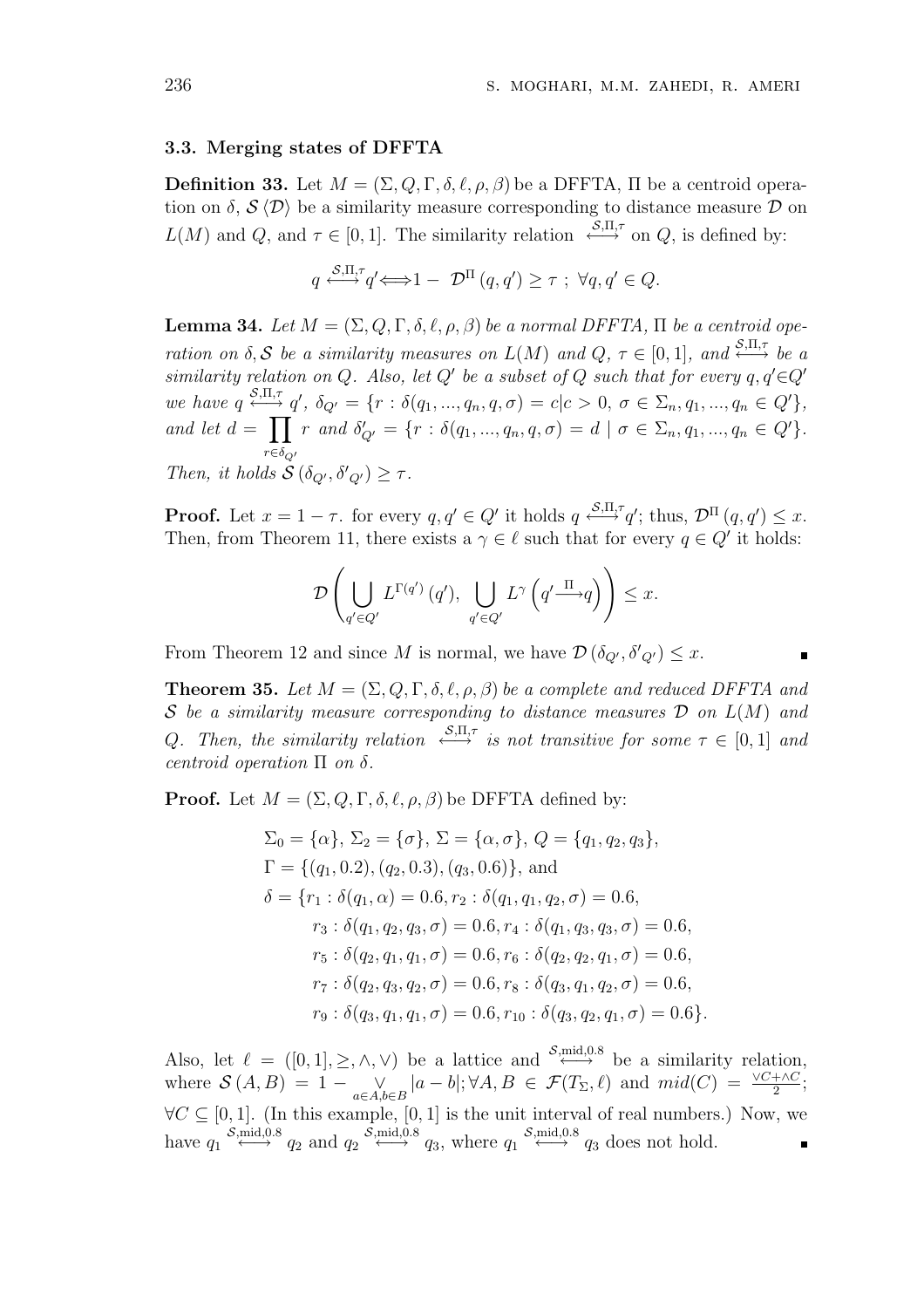**Corollary 36.** Let  $M = (\Sigma, Q, \Gamma, \delta, \ell, \rho, \beta)$  be a DFFTA,  $\prod$  be a centroid operation on  $\delta$ , S be a similarity measure on  $L(M)$  and on  $Q$ ,  $\tau \in [0,1]$ , and  $\xrightarrow{\mathcal{S},\Pi,\tau}$  be a similarity relation on  $Q$ . Then, for some  $P =$  $\begin{smallmatrix} 0 & 1 \ 1 & 1 \end{smallmatrix}$ q∈Q  $\{q' \stackrel{\mathcal{S},\Pi,\tau}{\longrightarrow} q\}$ , there exists

 $p, p' \in P$  such that  $p \cap p' \neq \phi$ .

**Definition 37.** Let  $M = (\Sigma, Q, \Gamma, \delta, \ell, \rho, \beta)$  be a reduced and complete DFFTA. A Merging Dependency Graph (MDG)  $G = (V, E)$  on M is a directed graph with the following properties:

- 1.  $V =$ n  ${q, q' \mid q, q' \in Q}$ o ,
- 2.  $E \subseteq V^2$ ,
- 3.  $({p, p'}, {q, q'}$ ¢  $\in E$  if and only if there exist  $\sigma \in \Sigma_n$ ,  $1 \leq i \leq n$  and  $q_1, ..., q_n, q, q', p, p' \in Q$  such that  $\delta(q_1, ..., q_{i-1}, q, q_{i+1}, ..., q_n, p, \sigma) > 0$  and  $\delta(q_1, ..., q_{i-1}, q', q_{i+1}, ..., q_n, p', \sigma) > 0.$

**Lemma 38.** Let  $M = (\Sigma, Q, \Gamma, \delta, \ell, \rho, \beta)$  be a complete and reduced DFFTA. The order of time complexity of making MDG  $G = (V, E)$  for M is  $O(l |Q|^{l+1})$ , where l is the maximum arity of  $\Sigma-alphabet$ .

**Proof.** All rules in  $\delta$  must be processed for constructing set E. As well, the set of rules related to each  $\sigma \in \Sigma_n$ , denoted by  $\delta_{\sigma}$ , compare with each other. Therefore, it is sufficient to prove that the order of time complexity for processing all rules in  $\delta_{\sigma}$  is  $O(n|Q|^{n+1})$ . Now, we introduce Algorithm 3 to process all rules in  $\delta_{\sigma}$  for constructing the edges in set  $E$ :

Algorithm 3. Making MDG for a DFFTA.

0 Input:  $M = (\Sigma, Q, \Gamma, \delta, \ell, \rho, \beta)$ 1  $E = \phi$ 2  $\forall r : \delta(q_1, \ldots, q_n, q, \sigma) > 0;$ 3  $\forall i \in \{1,\ldots,n\};$ 4  $\forall r' : \delta(q_1, \ldots, q'_i, \ldots, q_n, q', \sigma) > 0, q'_i \in Q, q'_i > q_i;$ 5  $E = E \cup$  $\ddot{r}$  ${q, q'}$ ,  ${q_i, q_i'}$ ) ><br>∖ ∖ 6 Output: E.

The proof of correctness of this algorithm is straightforward; thus, we analyze its order of time complexity. Lines 2 to 5 are three nested loops which cause lines 4 and 5 process  $\frac{n|Q|^{n+1}}{2}$  $\frac{1}{2}$  times. According to Lemma 16, the order of time complexity for finding offset of r' by r is  $O(1)$ . Furthermore, we assume that a two dimension array (adjacency matrix) is used for holding set E. Thus, the order of time complexity for adding an edge to E is  $O(1)$ . Therefore, the order of time complexity for processing all rules in  $\delta_{\sigma}$  is  $O(n|Q|^{n+1})$ .  $\blacksquare$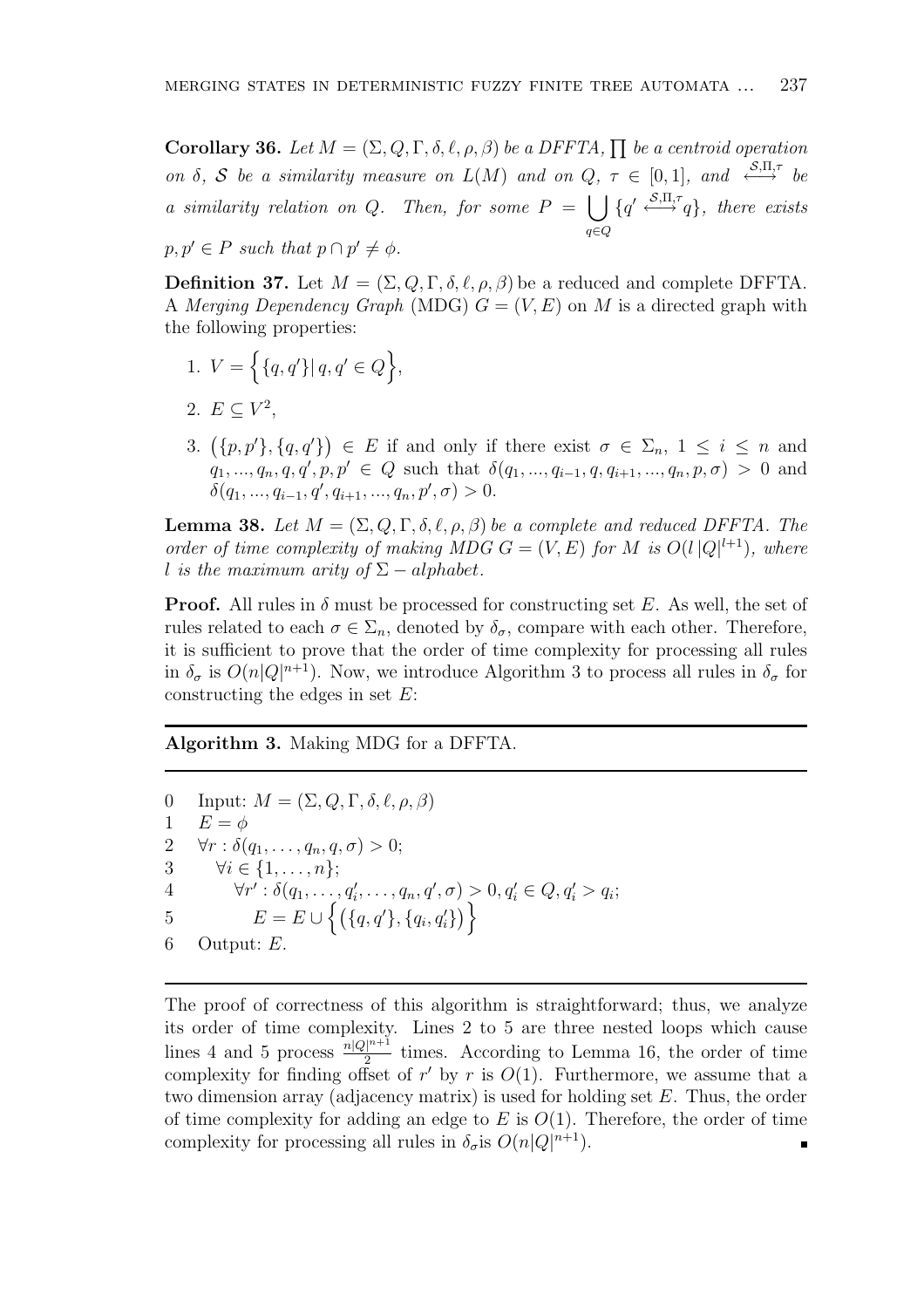**Lemma 39.** Let  $M = (\Sigma, Q, \Gamma, \delta, \ell, \rho, \beta)$  be a DFFTA,  $\Pi$  be a centroid operation on  $\delta$ , S be a similarity measures on  $L(M)$  and Q, and  $\tau \in [0,1]$ . Then, making graph  $G = (V, E)$  such that  $V = Q$  and E is corresponding to similarity relation  $\stackrel{\mathcal{S},\Pi,\tau}{\longleftrightarrow}$  on Q can be done in order of complexity  $O(l|Q|^{\max(2l,4)})$ , where l is the maximum arity of  $\Sigma - alphabet$ .

**Proof.** Without lose of generality, we can assume that M is normal. Now, we introduce Algorithm 4 for processing all rules in  $\delta_{\sigma}$  and constructing graph G.

Algorithm 4. Making MDG corresponding to similarity relation  $\xrightarrow{\mathcal{S},\Pi,\tau}$ .

0 Input:  $M = (\Sigma, Q, \Gamma, \delta, \ell, \rho, \beta)$  $E = \left\{ (q, q') | q, q' \in Q, S^{\frac{1}{2}} \right\}$  $\mathcal{B}(q), \mathcal{B}(q')$ ¢  $\geq \tau$ o 2  $\forall r : \delta(q_1, \ldots, q_n, q, \sigma) > 0$ ,  $r' : \delta(q'_1, \ldots, q'_n, q', \sigma) > 0$ ; 3  $R_{rr'} = \phi$ 4  $S^{\frac{1}{2}}(r,r') \leq \tau$ ,  $\forall i \in \{1,\ldots,n\}; (q_i, q'_i) \in E \Rightarrow$ 5  $R_{rr'} = \left\{ (q_i, q'_i) | i \in \{1, \ldots, n\} \right\}$ 6  $R = \bigcup_{r,r' \in \delta} R_{rr'}$ 7 Repeat 8 Repeat<br>8  $(q, q') = \bigvee R$ 9  $E = E - \{(q, q')\}$ 10  $\forall r, r' \in \delta; (q, q') \in R_{rr'} \Rightarrow R_{rr'} = \phi$ 11  $R = \bigcup_{r,r' \in \delta} R_{rr'}$ 12 Until  $R = \phi$ 13 Output:  $G = (Q, E)$ .

This algorithm clusters transition rules that cannot merge together (because of their grade of transition) by clustering the set Q. Also, line 1 makes an initial clustering based on the similarity of states. According to Corollary 24, the time complexity of line 1 is  $O(l|Q|^l)$ , where l is the maximum arity of  $\Sigma$ . Lines 2 to 5 is a loop that repeats  $|Q|^{2n}$  times, where n is the arity of  $\sigma$ . The order of lines 4 and 5 is  $O(l)$ ; therefore, the order of time complexity for lines 2 to 5 is  $O(l|Q|^{2l})$ . As well, the order of time complexity of line 6 is  $O(l|Q|^2)$ . Lines 7 to 12 is a loop that repeats  $O(|Q|^2)$  times and its order of time complexity is  $O(l|Q^{\max(2l,4)})$ . Therefore, the total order of time complexity of algorithm  $O(l|Q|^{\max(2l,4)})$ .

#### 4. Conclusion

We contribute the problem of similarity based merging states of DFFTA. Firstly, the concept of similarity and distance measure of fuzzy sets is generalized for states of FFTA and a similarity relation  $\xrightarrow{\mathcal{S}, \Pi, \tau}$  is defined on Q. We prove that this relation is not transitive; therefore, minimizing DFFTA by  $\xrightarrow{\mathcal{S}, \Pi, \tau}$ , is not similar to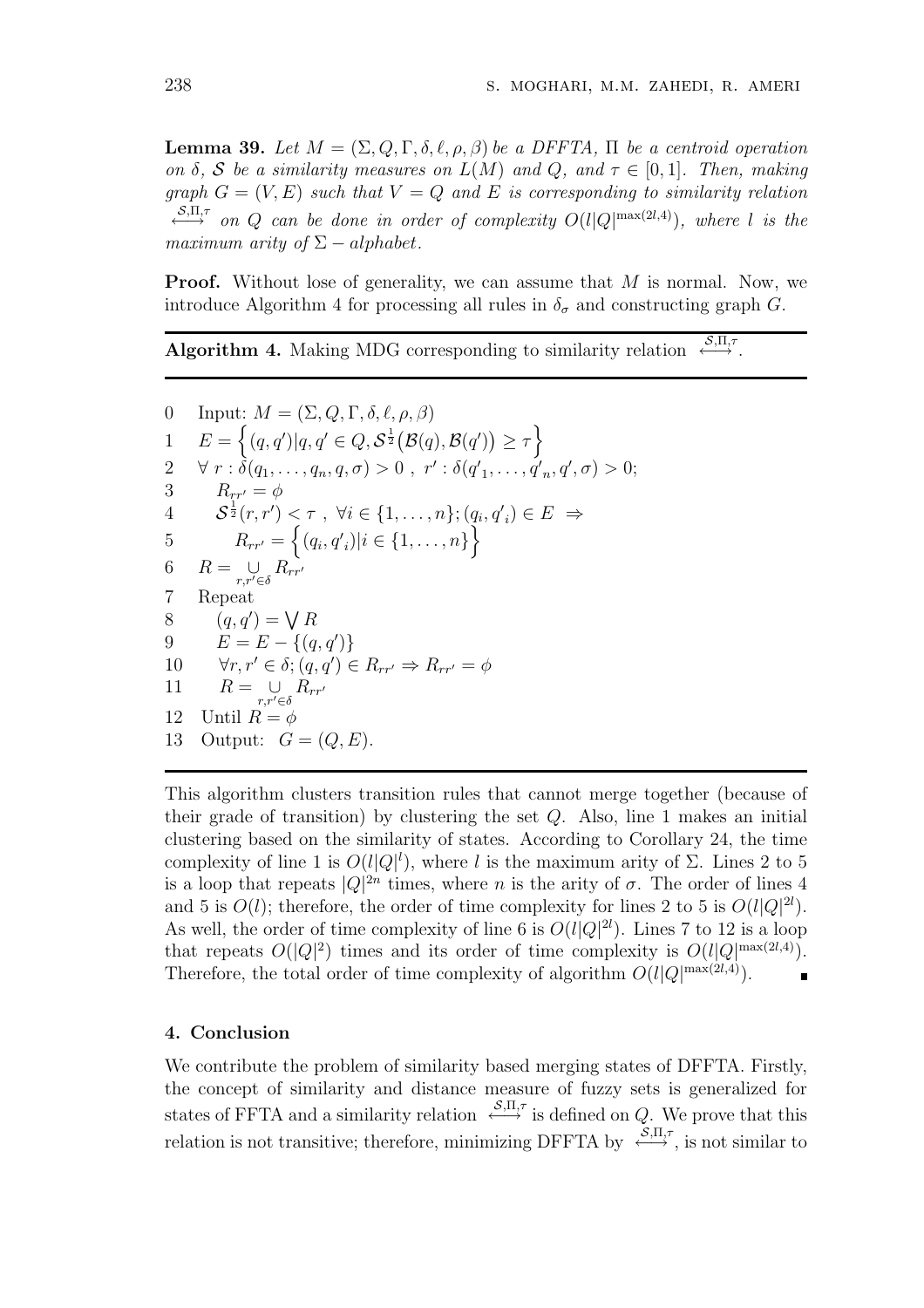traditional minimization algorithms. As well, the concept of normalizing DFFTA with a polynomial time algorithm is introduced. Then, normal DFFTA is used for obtaining MDG and defining an ordering on  $Q^2$ . Furthermore, we present Algorithm 4 and show that the order of time complexity for making similarity relation graph on Q corresponding to  $\xrightarrow{\mathcal{S},\Pi,\tau}$ , is  $O(l|Q|^{max(4,2l)})$ , where l is the maximum arity of  $\Sigma$ -alphabet.

## References

- [1] Arbib, M.A., Towards automata theory to brain theory, International Journal of Man-Machine Studies, 7 (3) (1975), 279–295.
- [2] BOZAPALIDIS, S., BOZAPALIDOY, O.L., On the recognizability of fuzzy languages. I. Fuzzy Sets and Systems, 157 (17) (2006), 2394–2402.
- [3] BOZAPALIDIS, S., BOZAPALIDOY, O.L., On the recognizability of fuzzy languages. II. Fuzzy Sets and Systems, 159 (1) (2008), 2394–2402.
- [4] BOZAPALIDIS, S., BOZAPALIDOY, O.L., Fuzzy tree language recognizability, Fuzzy Sets and Systems, 161 (5) (2010), 716–734.
- [5] Comon, H., Dauchet, M., Gilleron, R., Jacquemard, F., Lugiez, D., LODING, C., TISON, S., TOMMASI, M., Tree automata: techniques and applications, Online, 2007. Available: http://tata.gforge.inria.fr.
- [6] Davey, B.A., Priestley, H.A., Introduction to lattices and order, 2nd ed. Cambridge University Press, New York, 2002.
- [7] Doner, J.E., Decidability of the weak second-order theory of two successors, Notices American Mathematic Society, 12 (1) (1965), 365–368.
- [8] Doner, J.E., Tree acceptors and some of their applications, Journal of Computer and System Sciences, 4 (5) (1970), 406–451.
- [9] DUBOIS, D., PRADE, H., Fuzzy sets and systems: theory and applications, Academic Press, New York, 1980.
- [10] Esik, Z., Guangwu, L., Fuzzy tree automata, Fuzzy Sets and Systems, 158  $(2007), 1450-1460.$
- [11] Fallah, M.K., Moghari, S., Nazemi, E., Zahedi, M.M., Fuzzy ontology based document feature vector modification using fuzzy tree transducer. In Proceedings of the 2008 IEEE International Conference on Signal Image Technology and Internet Based Systems (2008), 38–44.
- [12] GHORANI, M., ZAHEDI, M.M., Characterizations of complete residuated lattice-valued finite tree automata, Fuzzy Sets and Systems, 199 (2012), 28–46.
- [13] Goguen, J.A., L-fuzzy sets, Journal of Mathematical Analysis and Applications, 18 (1) (1967), 145–174.
- [14] GRATZER, G.A., *General lattice theory*, 2nd ed. Birkhauser, 1998.
- [15] MALETTI, A., *Minimizing deterministic weighted tree automata*. In *Procee*dings of the Second International Conference on Language and Automata: Theory and Applications, LNCS, vol. 5196, Springer, Berlin (2008), 357–372.